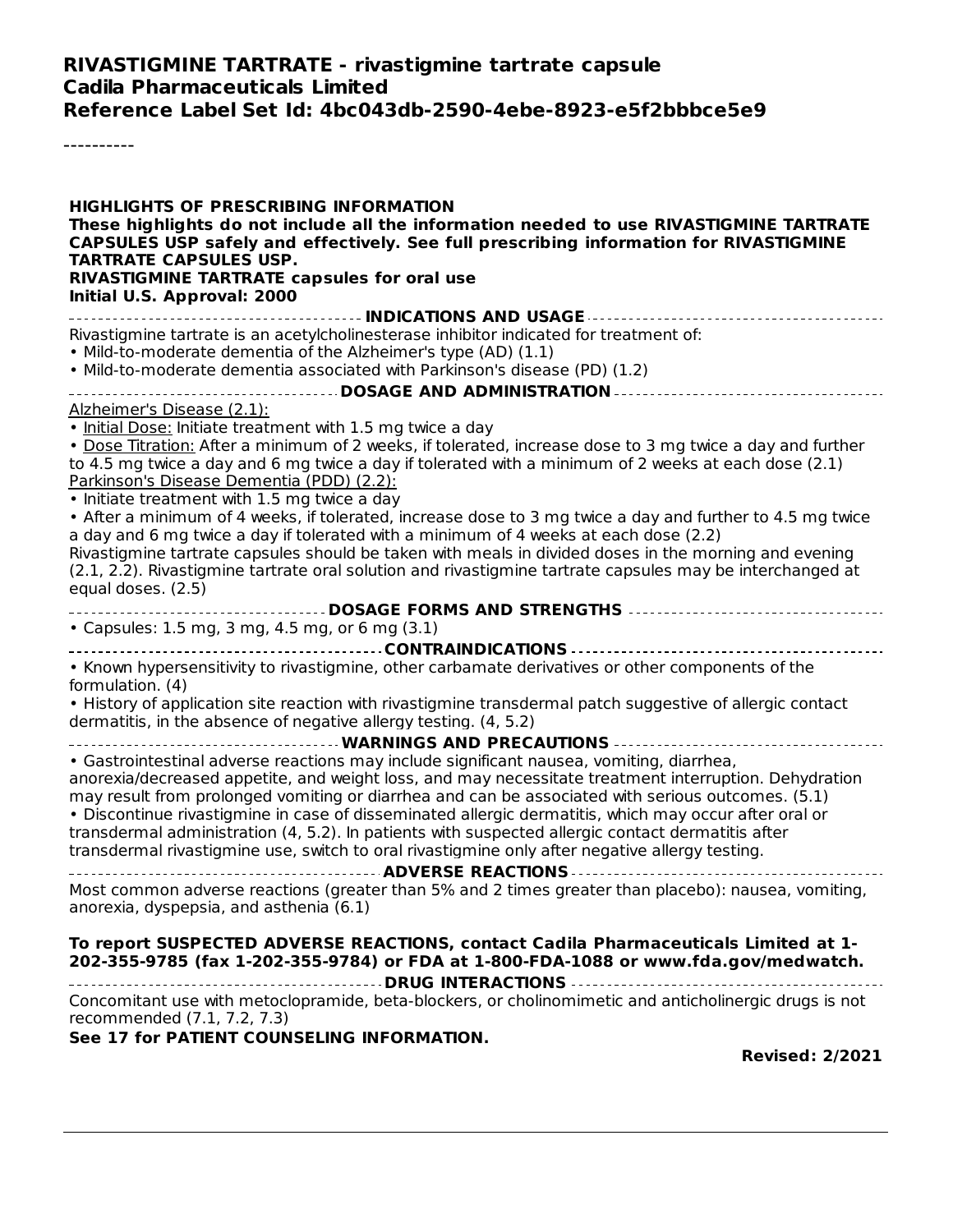#### **FULL PRESCRIBING INFORMATION: CONTENTS\* 1 INDICATIONSAND USAGE**

- 1.1 Alzheimer's Disease
- 1.2 Parkinson's Disease Dementia

# **2 DOSAGE AND ADMINISTRATION**

- 2.1 Dosing in Alzheimer's Disease
- 2.2 Dosing in Parkinson's Disease Dementia
- 2.3 Interruption of Treatment
- 2.4 Dosing in Specific Populations
- 2.5 Important Administration Instructions

## **3 DOSAGE FORMS AND STRENGTHS**

3.1 Rivastigmine tartrate capsules

## **4 CONTRAINDICATIONS**

## **5 WARNINGS AND PRECAUTIONS**

- 5.1 Gastrointestinal Adverse Reactions
- 5.2 Allergic Dermatitis
- 5.3 Other Adverse Reactions from Increased Cholinergic Activity
- 5.4 Impairment in Driving or Use of Machinery

# **6 ADVERSE REACTIONS**

- 6.1 Clinical Trials Experience
- 6.2 Postmarketing Experience

## **7 DRUG INTERACTIONS**

- 7.1 Metoclopramide
- 7.2 Cholinomimetic and Anticholinergic Medications
- 7.3 Beta-blockers

# **8 USE IN SPECIFIC POPULATIONS**

- 8.1 Pregnancy
- 8.2 Lactation
- 8.4 Pediatric Use
- 8.5 Geriatric Use
- 8.6 Renal Impairment
- 8.7 Hepatic Impairment
- 8.8 Low or High Body Weight

## **10 OVERDOSAGE**

## **11 DESCRIPTION**

## **12 CLINICAL PHARMACOLOGY**

- 12.1 Mechanism of Action
- 12.2 Pharmacodynamics
- 12.3 Pharmacokinetics

## **13 NONCLINICAL TOXICOLOGY**

13.1 Carcinogenesis, Mutagenesis & Impairment of Fertility

## **14 CLINICAL STUDIES**

## **16 HOW SUPPLIED/STORAGE AND HANDLING**

## **17 PATIENT COUNSELING INFORMATION**

 $\ast$  Sections or subsections omitted from the full prescribing information are not listed.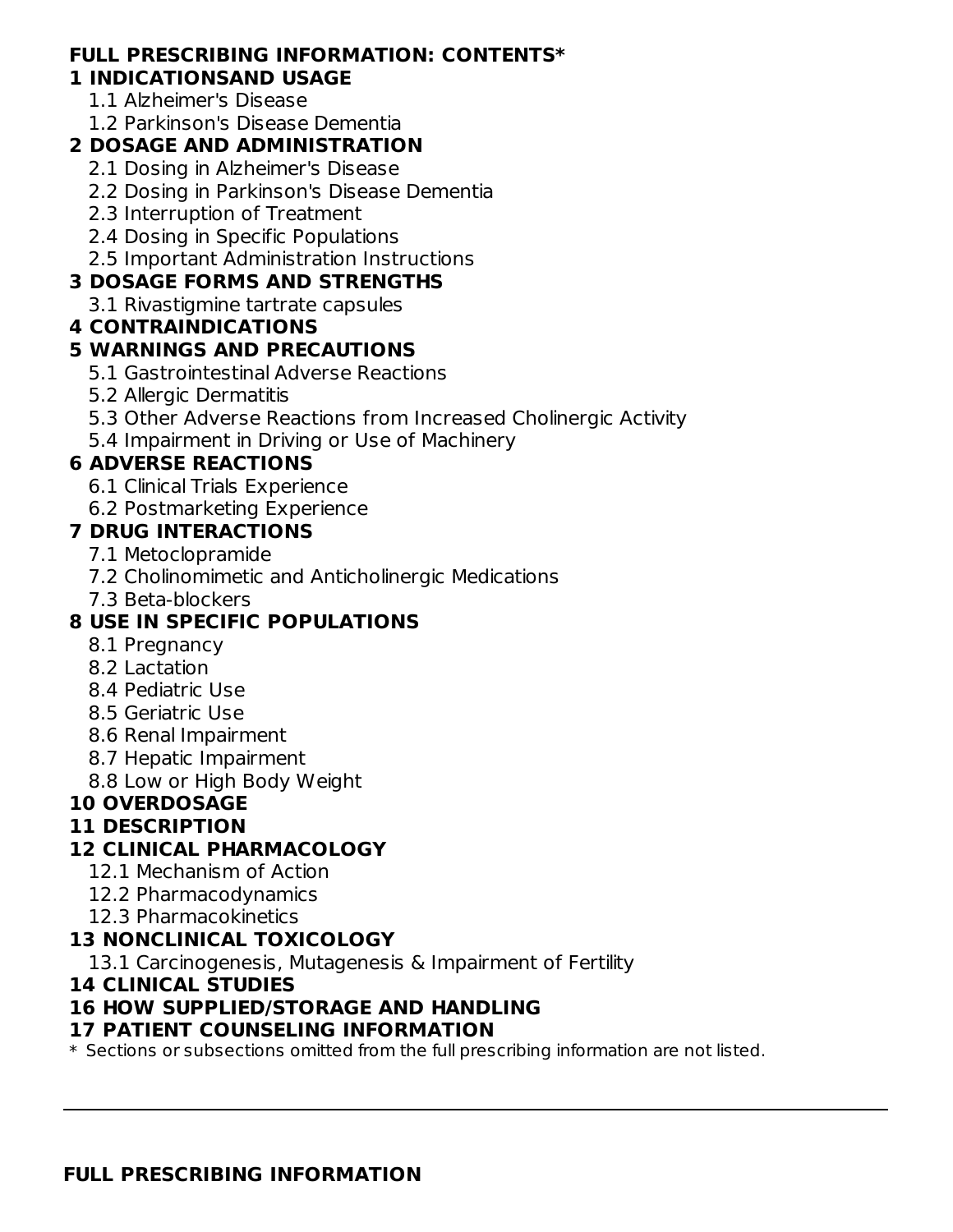# **1 INDICATIONSAND USAGE**

### **1.1 Alzheimer's Disease**

Rivastigmine tartrate capsules, USP are indicated for the treatment of mild-to-moderate dementia of the Alzheimer's type (AD).

### **1.2 Parkinson's Disease Dementia**

Rivastigmine tartrate capsules, USP are indicated for the treatment of mild-to-moderate dementia associated with Parkinson's disease (PD).

## **2 DOSAGE AND ADMINISTRATION**

### **2.1 Dosing in Alzheimer's Disease**

Rivastigmine tartrate capsules should be taken with meals in divided doses in the morning and evening.

The recommended dosage of rivastigmine tartrate capsules in Alzheimer's disease (AD) is 6 mg to 12 mg per day, administered twice a day (daily doses of 3 mg to 6 mg twice a day). There is evidence from the clinical trials that doses at the higher end of this range may be more beneficial.

### Initial Dose

Initiate treatment with the 1.5 mg twice a day with rivastigmine tartrate capsules.

### Dose Titration

After a minimum of 2 weeks and if well tolerated, increase the dose to 3 mg twice a day. Subsequent increases to 4.5 mg twice a day and 6 mg twice a day should be attempted after a minimum of 2 weeks at the previous dose and if well tolerated. The maximum dose is 6 mg twice a day (12 mg per day).

## **2.2 Dosing in Parkinson's Disease Dementia**

Rivastigmine tartrate capsules should be taken with meals in divided doses in the morning and evening.

The dosage of rivastigmine tartrate capsules shown to be effective in the single controlled clinical trial conducted in dementia associated with Parkinson's disease is 3 mg to 12 mg per day, administered twice a day (daily doses of 1.5 mg to 6 mg twice a day).

#### Initial Dose

Initiate treatment with the 1.5 mg twice a day with rivastigmine tartrate capsules.

### Dose Titration

After a minimum of 4 weeks and if well tolerated, increase the dose to 3 mg twice a day. Subsequent increases to 4.5 mg twice a day and 6 mg twice a day should be attempted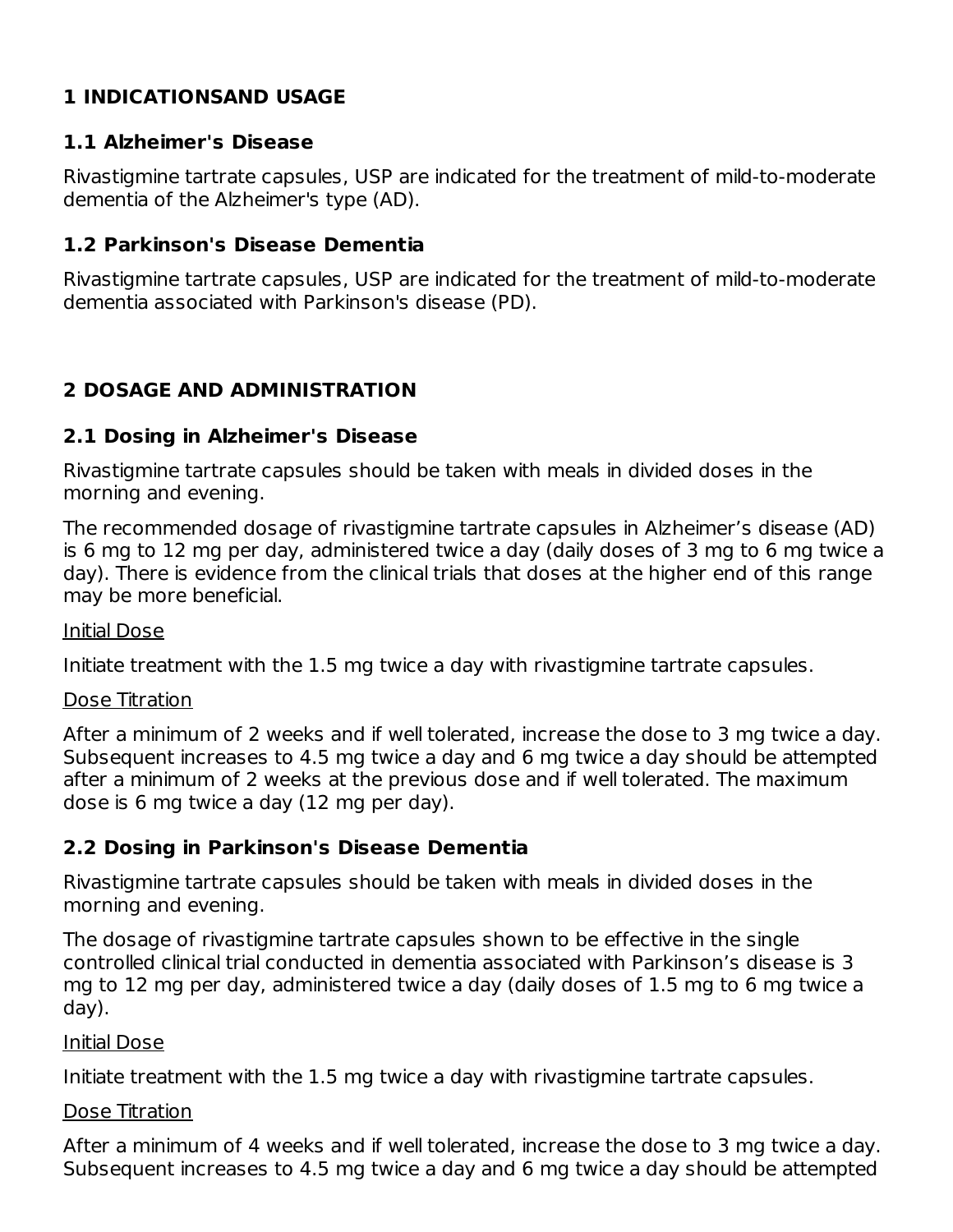after a minimum of 4 weeks at the previous dose and if well tolerated. The maximum dose is 6 mg twice a day (12 mg per day).

## **2.3 Interruption of Treatment**

"If adverse effects (e.g., nausea, vomiting, abdominal pain, loss of appetite) cause intolerance during treatment, the patient should be instructed to discontinue treatment for several doses and then restart at the same or next lower dose level.

If dosing is interrupted for 3 days or fewer, restart treatment with the same or lower dose of rivastigmine tartrate capsules. If dosing is interrupted for more than 3 days, treatment should be restarted with 1.5 mg twice a day and titrated as described above [see Warnings and Precautions (5.1)].

## **2.4 Dosing in Specific Populations**

## Dosing Modifications in Patients with Renal Impairment

Patients with moderate and severe renal impairment may be able to only tolerate lower doses.

## Dosing Modifications in Patients with Hepatic Impairment

Patients with mild (Child-Pugh score 5 to 6) and moderate (Child-Pugh score 7 to 9) hepatic impairment may be able to only tolerate lower doses. No data are available on the use of rivastigmine in patients with severe hepatic impairment.

### Dosing Modifications in Patients with Low Body Weight

Carefully titrate and monitor patients with low body weight (less than 50 kg) for toxicities (e.g., excessive nausea, vomiting), and consider reducing the dose if such toxicities develop.

## **2.5 Important Administration Instructions**

Rivastigmine tartrate oral solution and rivastigmine tartrate capsules may be interchanged at equal doses.

# **3 DOSAGE FORMS AND STRENGTHS**

## **3.1 Rivastigmine tartrate capsules**

Capsules, containing rivastigmine tartrate equivalent to 1.5 mg, 3 mg, 4.5 mg, or 6 mg of rivastigmine base, are available as follows:

1.5 mg capsule - white to off white powder filled in size "2" hard gelatin capsules with yellow opaque color cap and yellow opaque color body imprinted "C 91".

3 mg capsule - white to off white powder filled in size "2" hard gelatin capsules with orange opaque color cap and orange opaque color body imprinted "C 92".

4.5 mg capsule - white to off white powder filled in size "2" hard gelatin capsules with red opaque color cap and red opaque color body imprinted "C 93".

6 mg capsule - white to off white powder filled in size "2" hard gelatin capsules with red opaque color cap and orange opaque color body imprinted "C 94".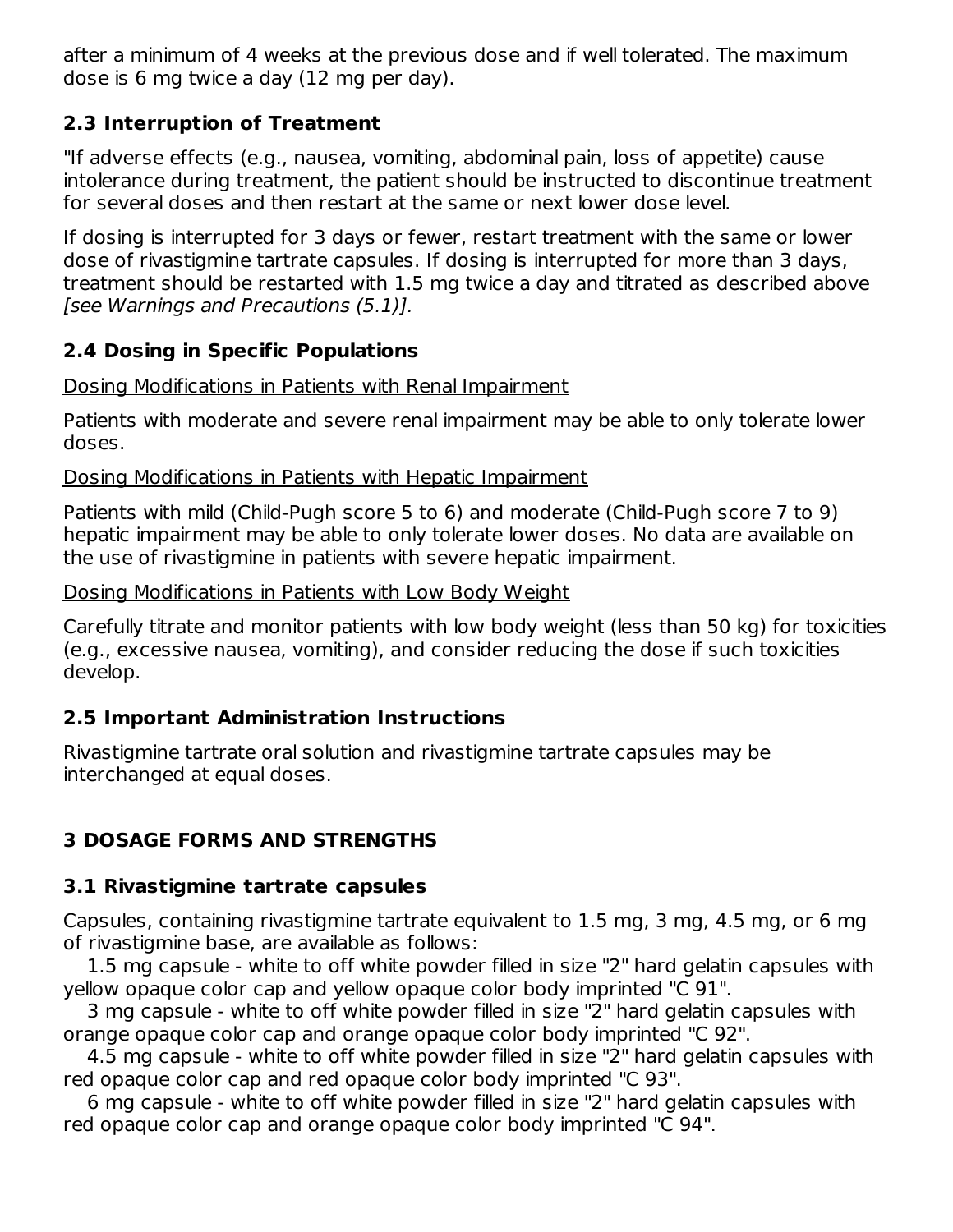# **4 CONTRAINDICATIONS**

Rivastigmine tartrate capsules are contraindicated in patients with:

• known hypersensitivity to rivastigmine, other carbamate derivatives or other components of the formulation *[see Description (11)]*.

• a previous history of application site reaction with rivastigmine transdermal patch suggestive of allergic contact dermatitis, in the absence of negative allergy testing [see Warnings and Precautions (5.2)].

Isolated cases of generalized skin reactions have been described in postmarketing experience [see Adverse Reactions (6.2)].

## **5 WARNINGS AND PRECAUTIONS**

### **5.1 Gastrointestinal Adverse Reactions**

Rivastigmine tartrate can cause gastrointestinal adverse reactions, including significant nausea, vomiting, diarrhea, anorexia/decreased appetite, and weight loss. Dehydration may result from prolonged vomiting or diarrhea and can be associated with serious outcomes. The incidence and severity of these reactions are dose-related [see Adverse Reactions (6.1)]. For this reason, patients should always be started at a dose of 1.5 mg twice a day and titrated to their maintenance dose.

If treatment is interrupted for longer than 3 days, treatment should be reinitiated with the lowest daily dose *[see Dosage and Administration (2.3)*] to reduce the possibility of severe vomiting and its potentially serious sequelae (e.g., there has been one postmarketing report of severe vomiting with esophageal rupture following inappropriate reinitiation of treatment with a 4.5 mg dose after 8 weeks of treatment interruption).

Inform caregivers to monitor for gastrointestinal adverse reactions and to inform the physician if they occur. It is critical to inform caregivers that if therapy has been interrupted for more than 3 days because of intolerance, the next dose should not be administered without contacting the physician regarding proper retitration.

## **5.2 Allergic Dermatitis**

There have been isolated postmarketing reports of patients experiencing disseminated allergic dermatitis when administered rivastigmine irrespective of the route of administration (oral or transdermal). Treatment should be discontinued if disseminated allergic dermatitis occurs [see Contraindications (4)]. Patients and caregivers should be instructed accordingly [see Patient Counseling Information (17)].

In patients who develop application site reactions, suggestive of allergic contact dermatitis to rivastigmine tartrate patch and who still require rivastigmine, treatment should be switched to oral rivastigmine only after negative allergy testing and under close medical supervision. It is possible that some patients sensitized to rivastigmine by exposure to rivastigmine patch may not be able to take rivastigmine in any form.

## **5.3 Other Adverse Reactions from Increased Cholinergic Activity**

Neurologic Effects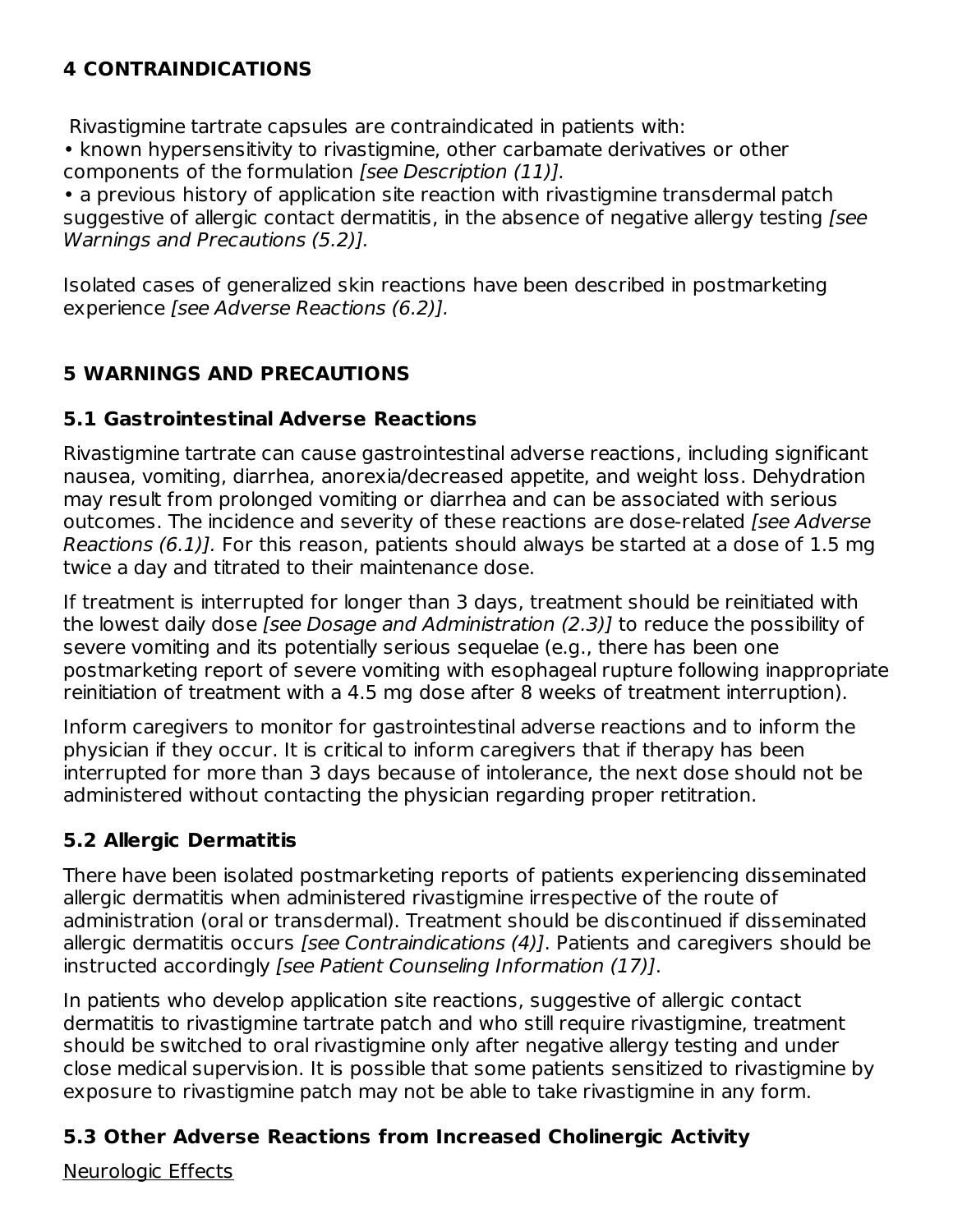Extrapyramidal Symptoms: Cholinomimetics, including rivastigmine may exacerbate or induce extrapyramidal symptoms. Worsening of parkinsonian symptoms, particularly tremor has been observed in patients with dementia associated with Parkinson's disease who were treated with rivastigmine tartrate capsules.

Seizures: Drugs that increase cholinergic activity are believed to have some potential for causing seizures. However, seizure activity also may be a manifestation of Alzheimer's disease.

### Peptic Ulcers/Gastrointestinal Bleeding

Cholinesterase inhibitors, including rivastigmine, may be expected to increase gastric acid secretion due to increased cholinergic activity. Monitor patients using rivastigmine tartrate for symptoms of active or occult gastrointestinal bleeding, especially those at increased risk for developing ulcers, e.g., those with a history of ulcer disease or those receiving concurrent nonsteroidal anti-inflammatory drugs (NSAIDs). Clinical studies of rivastigmine have shown no significant increase, relative to placebo, in the incidence of either peptic ulcer disease or gastrointestinal bleeding.

### Use with Anesthesia

Rivastigmine, as a cholinesterase inhibitor, is likely to exaggerate succinylcholine-type muscle relaxation during anesthesia.

## Cardiac Conduction Effects

Because rivastigmine increases cholinergic activity, use of rivastigmine may have vagotonic effects on heart rate (e.g., bradycardia). The potential for this action may be particularly important in patients with sick sinus syndrome or other supraventricular cardiac conduction conditions. In clinical trials, rivastigmine was not associated with any increased incidence of cardiovascular adverse events, heart rate or blood pressure changes, or electrocardiogram (ECG) abnormalities. Syncopal episodes have been reported in 3% of patients receiving 6 mg to 12 mg per day of rivastigmine tartrate, compared to 2% of placebo patients.

## Genitourinary Effects

Although not observed in clinical trials of rivastigmine, drugs that increase cholinergic activity may cause urinary obstruction.

## Pulmonary Effects

Drugs that increase cholinergic activity, including rivastigmine, should be used with care in patients with a history of asthma or obstructive pulmonary disease.

## **5.4 Impairment in Driving or Use of Machinery**

Dementia may cause gradual impairment of driving performance or compromise the ability to use machinery. The administration of rivastigmine may also result in adverse reactions that are detrimental to these functions. During treatment with the rivastigmine tartrate capsules, routinely evaluate the patient's ability to continue driving or operating machinery.

## **6 ADVERSE REACTIONS**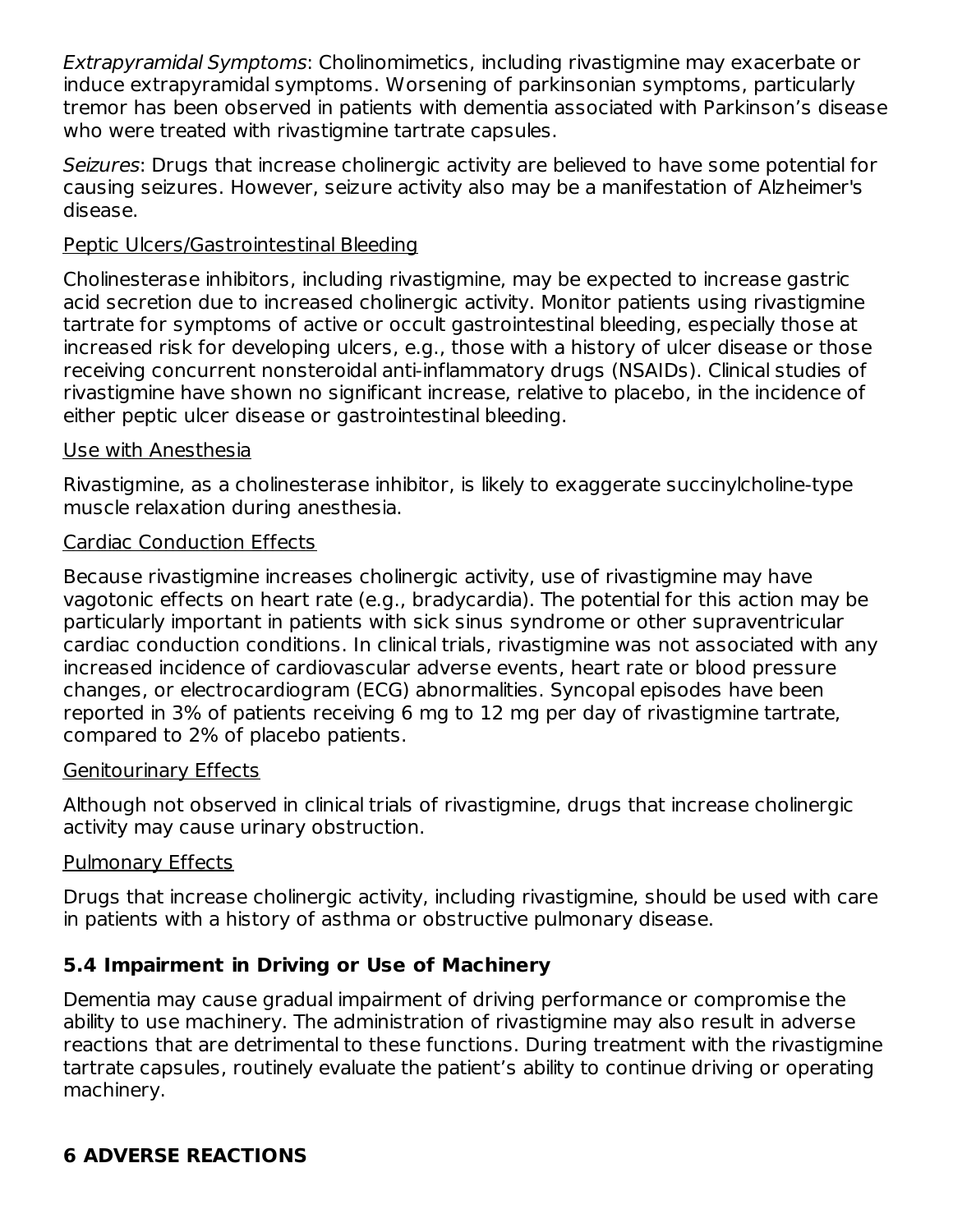The following adverse reactions are described below and elsewhere in the labeling:

- Gastrointestinal Adverse Reactions [see Warnings and Precautions (5.1)]
- Allergic Dermatitis [see Warnings and Precautions (5.2)]
- Other Adverse Reactions from Increased Cholinergic Activity [see Warnings and Precautions (5.3)]

## **6.1 Clinical Trials Experience**

Because clinical trials are conducted under widely varying conditions, adverse reaction rates observed in the clinical trials of a drug cannot be directly compared to rates in the clinical trials of another drug and may not reflect the rates observed in practice.

Rivastigmine tartrate capsules have been administered to over 5,297 individuals during clinical trials worldwide. Of these, 4,326 patients have been treated for at least 3 months, 3,407 patients have been treated for at least 6 months, 2,150 patients have been treated for 1 year, 1,250 patients have been treated for 2 years, and 168 patients have been treated for over 3 years. With regard to exposure to the highest dose, 2,809 patients were exposed to doses of 10 mg to 12 mg, 2,615 patients treated for 3 months, 2,328 patients treated for 6 months, 1,378 patients treated for 1 year, 917 patients treated for 2 years, and 129 patients treated for over 3 years.

### Mild-to-Moderate Alzheimer's Disease

### Most Common Adverse Reactions

The most common adverse reactions, defined as those occurring at a frequency of at least 5% and twice the placebo rate, are largely predicted by rivastigmine tartrate's cholinergic effects. These include nausea, vomiting, anorexia, dyspepsia, and asthenia.

### Gastrointestinal Adverse Reactions

Rivastigmine tartrate use is associated with significant nausea, vomiting, and weight loss [see Warnings and Precautions (5.1)].

### Discontinuation Rates

The rate of discontinuation due to adverse events in controlled clinical trials of rivastigmine tartrate was 15% for patients receiving 6 mg to 12 mg per day compared to 5% for patients on placebo during forced weekly dose titration. While on a maintenance dose, the rates were 6% for patients on rivastigmine tartrate compared to 4% for those on placebo.

The most common adverse reactions leading to discontinuation, defined as those occurring in at least 2% of patients and at twice the incidence seen in placebo patients, are shown in Table 1.

#### **Table 1: Most Frequent Adverse Reactions Leading to Withdrawal from Clinical Trials during Titration and Maintenance in Patients Receiving 6 mg to 12 mg per day Rivastigmine tartrate Using a Forced-Dose Titration**

|                            | <b>Titration</b>    |        | <b>Maintenance</b>     |              | <b>Overall</b>         |                |  |
|----------------------------|---------------------|--------|------------------------|--------------|------------------------|----------------|--|
|                            | <b>Rivastigmine</b> |        | Rivastigmine           | Rivastigmine |                        |                |  |
|                            | tartrate            |        | <b>Placebotartrate</b> |              | <b>Placebotartrate</b> | <b>Placebo</b> |  |
| Study Phase $\geq 6$ to 12 |                     | $(n =$ | $\geq 6$ to 12         | $\ln =$      | $\geq 6$ to 12         | $(n =$         |  |
|                            | mg/day              | 868)   | mg/day                 | 788)         | mg/day                 | 868)           |  |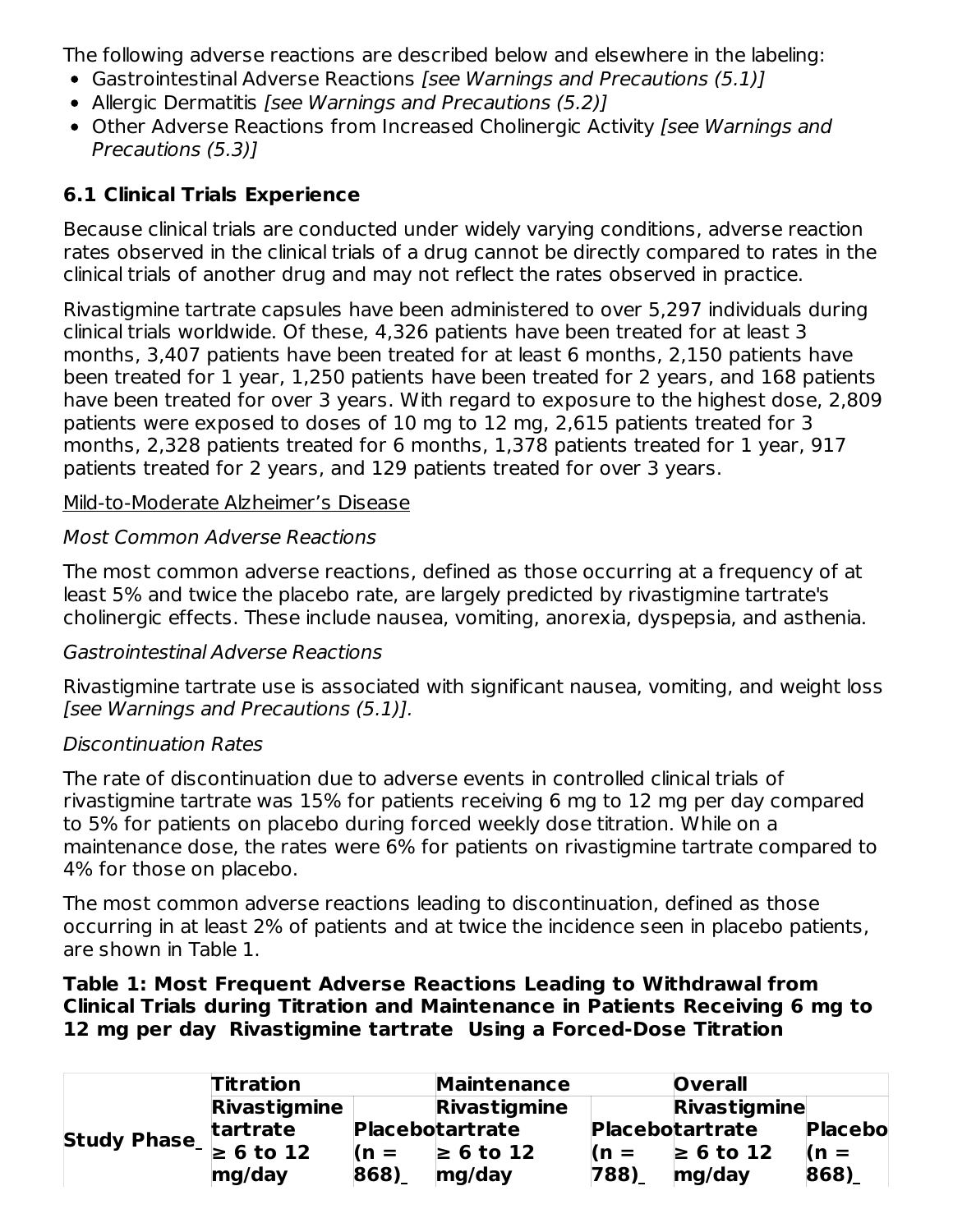|                  | $(n = 1, 189)$ |  | $(n = 987)$ |  | $(n = 1, 189)$ |  |
|------------------|----------------|--|-------------|--|----------------|--|
| Event/%          |                |  |             |  |                |  |
| Discontinuing    |                |  |             |  |                |  |
| Nausea           |                |  |             |  |                |  |
| <b>Vomiting</b>  |                |  |             |  |                |  |
| Anorexia         |                |  |             |  |                |  |
| <b>Dizziness</b> |                |  |             |  |                |  |

Adverse Reactions Observed at an Incidence of at Least 2%

Table 2 lists adverse reactions that occurred in at least 2% of patients in placebocontrolled trials, and for which the rate of occurrence was greater for patients treated with rivastigmine tartratedoses of 6 mg to 12 mg per day than for those treated with placebo.

In general, adverse reactions were less frequent later in the course of treatment.

No systematic effect of race or age could be determined from the incidence of adverse reactions in the controlled studies. Nausea, vomiting and weight loss were more frequent in women than men.

#### **Table 2: Proportion of Adverse Reactions Observed with a Frequency of Greater Than or Equal to 2% and at a Rate Greater than Placebo in Clinical Trials**

| <b>Body System/Adverse Reaction</b>                         | <b>Rivastigmine</b><br>tartrate<br>$(6-12 \text{ mg/day})$<br>$(n = 1, 189)$ | <b>Placebo</b><br>$(n = 868)$ |
|-------------------------------------------------------------|------------------------------------------------------------------------------|-------------------------------|
| <b>Percent of Patients with any</b><br><b>Adverse Event</b> | 92                                                                           | 79                            |
| <b>Autonomic Nervous System</b>                             |                                                                              |                               |
| Sweating Increased                                          | 4                                                                            |                               |
| Syncope                                                     | 3                                                                            |                               |
| <b>Body as a Whole</b>                                      |                                                                              |                               |
| Fatigue                                                     |                                                                              |                               |
| Asthenia                                                    | 6                                                                            |                               |
| Malaise                                                     |                                                                              |                               |
| Decreased Weight**                                          |                                                                              | - 1                           |
| <b>Cardiovascular Disorders, General</b>                    |                                                                              |                               |
| <b>Hypertension</b>                                         | З                                                                            | 2                             |
| <b>Central and Peripheral Nervous Sys</b>                   |                                                                              |                               |
| tem                                                         | 21                                                                           | 11                            |
| <b>Dizziness</b>                                            | 17                                                                           | 12                            |
| Headache                                                    |                                                                              |                               |
| Somnolence                                                  | 4                                                                            |                               |
| Tremor                                                      |                                                                              |                               |
| <b>Gastrointestinal System</b>                              |                                                                              |                               |
| Nausea <sup>*</sup>                                         | 47                                                                           | 12                            |
| Vomiting*                                                   | 31                                                                           | 6                             |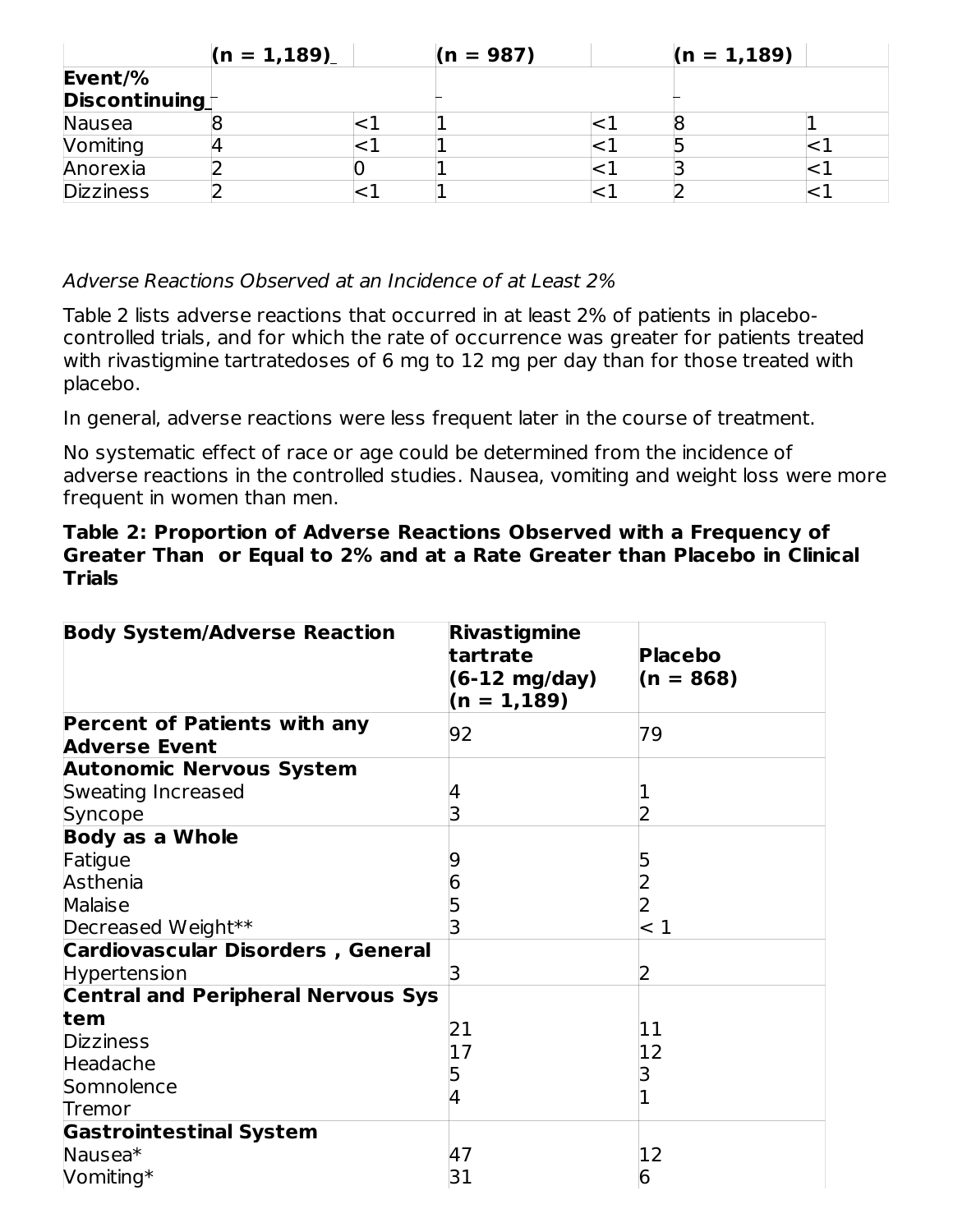| Diarrhea                              | 19 |  |
|---------------------------------------|----|--|
| Anorexia***                           |    |  |
| Abdominal Pain                        |    |  |
| Dyspepsia                             |    |  |
| <b>Psychiatric Disorders</b>          |    |  |
| Insomnia                              |    |  |
| Confusion                             |    |  |
| Depression                            |    |  |
| Anxiety                               |    |  |
| Hallucination                         |    |  |
| <b>Aggressive Reaction</b>            |    |  |
| <b>Resistance Mechanism Disorders</b> |    |  |
| Urinary Tract Infection               |    |  |

\*Nausea and Vomiting: In the controlled clinical trials, 47% of the patients treated with rivastigmine tartrate dose in the therapeutic range of 6 mg to 12 mg per day ( $n = 1189$ ) developed nausea (compared with 12% in placebo). A total of 31% of rivastigmine tartrate treated patients developed at least 1 episode of vomiting (compared with 6% for placebo). The rate of vomiting was higher during the titration phase (24% versus 3% for placebo) than in the maintenance phase (14% versus 3% for placebo). The rates were higher in women than men. Five percent of patients discontinued for vomiting, compared to less than 1% for patients on placebo. Vomiting was severe in 2% of rivastigmine tartrate treated patients and was rated as mild or moderate each in 14% of patients. The rate of nausea was higher during the titration phase (43% versus 9% for placebo) than in the maintenance phase (17% versus 4% for placebo).

\*\*Weight Decreased: In the controlled trials, approximately 26% of women on high doses of rivastigmine tartrate (greater than 9 mg per day) had weight loss equal to or greater than 7% of their baseline weight compared to 6% in the placebo-treated patients. About 18% of the males in the high-dose group experienced a similar degree of weight loss compared to 4% in placebo-treated patients. It is not clear how much of the weight loss was associated with anorexia, nausea, vomiting, and the diarrhea associated with the drug.

 $***$ Anorexia: In the controlled clinical trials, of the patients treated with a rivastigmine tartrate dose of 6 mg to 12 mg per day, 17% developed anorexia compared to 3% of the placebo patients. Neither the time course nor the severity of the anorexia is known.

### Mild-to-Moderate Parkinson's Disease Dementia

Rivastigmine tartrate capsules have been administered to 779 individuals during clinical trials worldwide. Of these, 663 patients have been treated for at least 3 months, 476 patients have been treated for at least 6 months, and 313 patients have been treated for 1 year.

#### Most Common Adverse Reactions

The most common adverse reactions, defined as those occurring at a frequency of at least 5% and twice the placebo rate, are largely predicted by rivastigmine tartrate's cholinergic effects. These include nausea, vomiting, tremor, anorexia, and dizziness.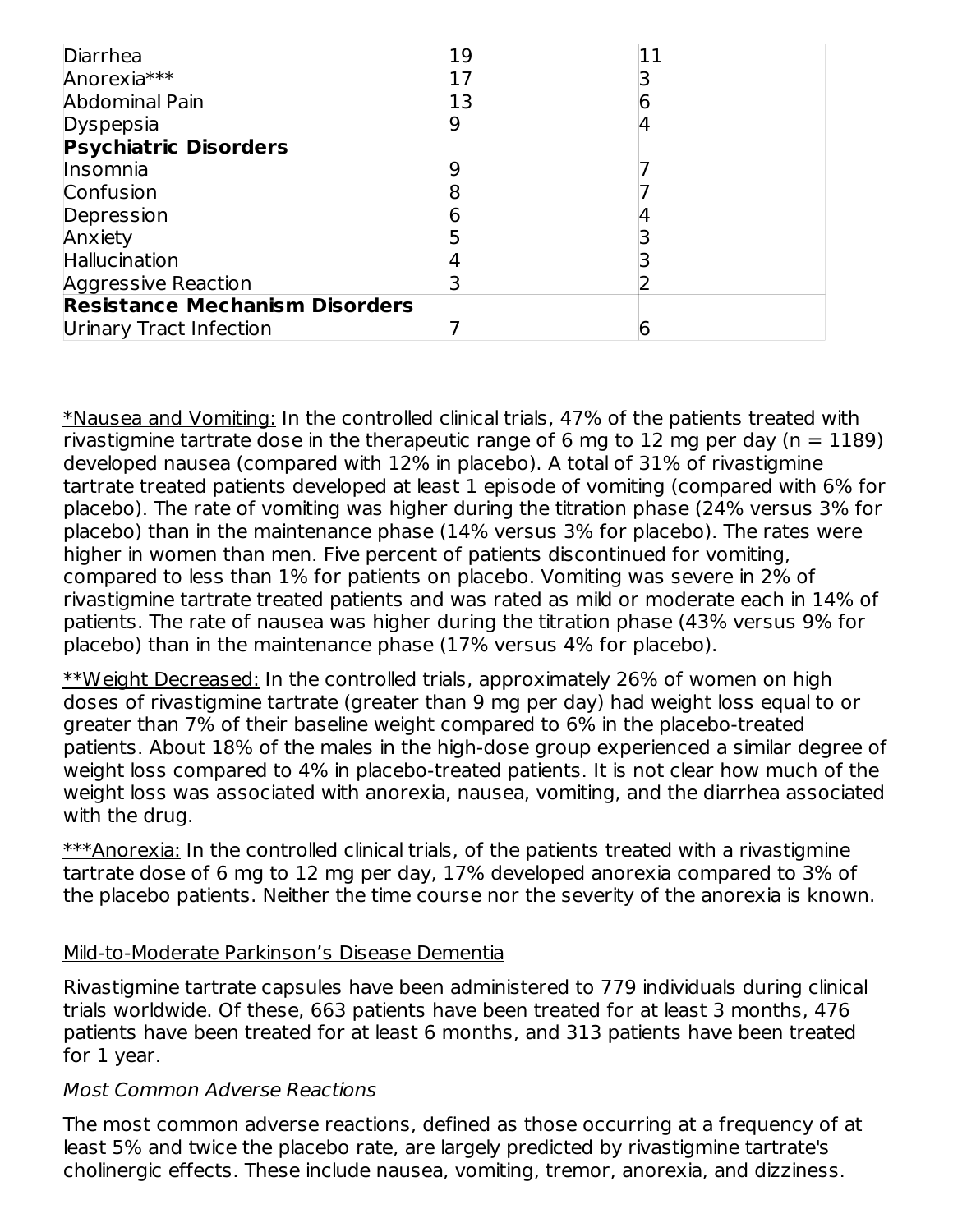### Discontinuation Rates

The rate of discontinuation due to adverse events in the single placebo-controlled trial of rivastigmine tartrate was 18% for patients receiving 3 mg to 12 mg per day compared to 11% for patients on placebo during the 24-week study.

The most frequent adverse reactions that led to discontinuation from this study, defined as those occurring in at least 1% of patients receiving rivastigmine tartrate and more frequent than those receiving placebo, were nausea (3.6% rivastigmine tartrate versus 0.6% placebo), vomiting (1.9% rivastigmine tartrate versus 0.6% placebo), and tremor (1.7% rivastigmine tartrate versus 0.0% placebo).

#### Adverse Reactions Observed at an Incidence of at Least 2%

Table 3 lists adverse reactions that occurred in at least 2% of patients in a single placebo-controlled trial and during the first 24 weeks of a 76-week open-label activecontrolled trial for which the rate of occurrence was greater for patients treated with rivastigmine tartrate doses of 3 mg to 12 mg per day than for those treated with placebo in the placebo-controlled trial.

In general, adverse reactions were less frequent later in the course of treatment.

#### **Table 3: Proportion of Adverse Reactions Observed at a Frequency Greater Than or Equal to 2% and Occurring at Rate Greater than Placebo in Clinical Trials**

|                                                                   | <b>Active-</b><br><b>Controlled</b><br><b>Study</b>           | <b>Placebo-Controlled</b><br><b>Study</b>                     |                               |  |  |
|-------------------------------------------------------------------|---------------------------------------------------------------|---------------------------------------------------------------|-------------------------------|--|--|
| <b>Body System/Adverse</b><br><b>Reaction</b>                     | rivastigmine<br>tartrate<br>(3 to 2<br>mg/day)<br>$(n = 294)$ | rivastigmine<br>tartrate<br>$(3$ to 12 mg/day)<br>$(n = 362)$ | <b>Placebo</b><br>$(n = 179)$ |  |  |
| <b>Percent of Patients</b>                                        |                                                               | 84                                                            | 71                            |  |  |
| with any Adverse Event <sup>88</sup>                              |                                                               |                                                               |                               |  |  |
| Gastrointestinal                                                  |                                                               |                                                               |                               |  |  |
| <b>Disorders</b>                                                  |                                                               |                                                               |                               |  |  |
| Nausea                                                            | 38                                                            | 29                                                            | 11                            |  |  |
| Vomiting                                                          | 13                                                            | 17                                                            |                               |  |  |
| Diarrhea                                                          | 8                                                             |                                                               |                               |  |  |
| <b>Upper Abdominal Pain</b>                                       | 4                                                             |                                                               |                               |  |  |
| Salivary hypersecretion                                           |                                                               |                                                               |                               |  |  |
| <b>General Disorders and</b>                                      |                                                               |                                                               |                               |  |  |
| <b>Administrative Site</b>                                        |                                                               |                                                               |                               |  |  |
| <b>Conditions</b>                                                 |                                                               |                                                               |                               |  |  |
| Fall                                                              | 10                                                            | 6                                                             | ხ                             |  |  |
| Fatigue                                                           |                                                               |                                                               |                               |  |  |
| Asthenia                                                          |                                                               |                                                               |                               |  |  |
| <b>Metabolism and</b><br><b>Nutritional Disorders</b><br>Anorexia |                                                               | 6                                                             |                               |  |  |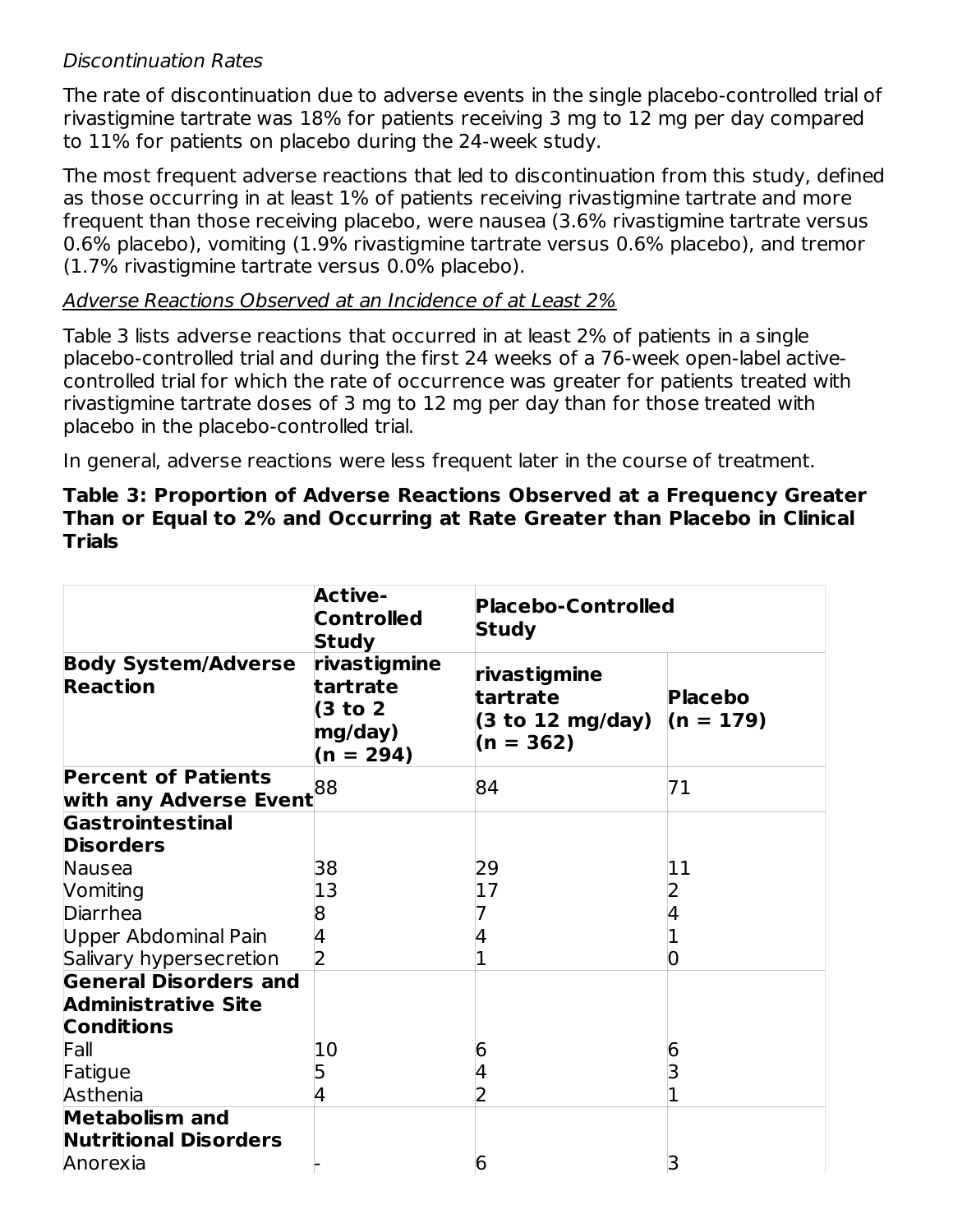| <b>Decreased Appetite</b>    |    |    |  |
|------------------------------|----|----|--|
| Dehydration                  |    |    |  |
| <b>Nervous System</b>        |    |    |  |
| <b>Disorders</b>             | 23 | 10 |  |
| Tremor                       |    |    |  |
| <b>Dizziness</b>             |    | 6  |  |
| Headache                     |    |    |  |
| Somnolence                   |    |    |  |
| Parkinson's Disease          |    |    |  |
| (worsening)                  |    |    |  |
| Bradykinesia                 |    |    |  |
| Dyskinesia                   |    |    |  |
| Cogwheel rigidity            |    |    |  |
| <b>Hypokinesia</b>           |    |    |  |
| Parkinsonism                 |    |    |  |
| <b>Psychiatric Disorders</b> |    |    |  |
| Anxiety                      |    |    |  |
| Insomnia                     |    |    |  |
| Restlessness                 |    |    |  |
| <b>Skin and Subcutaneous</b> |    |    |  |
| <b>Tissue Disorders</b>      |    |    |  |
| <b>Increased Sweating</b>    |    |    |  |
|                              |    |    |  |

\*Parkinson's disease (worsening) in the active-controlled study was assessed by reported pre-identified adverse events (tremor, cogwheel rigidity, fall), each of them listed with corresponding frequencies.

## **6.2 Postmarketing Experience**

The following adverse reactions have been identified during post approval use of rivastigmine tartrate capsules. Because these reactions are reported voluntarily from a population of uncertain size, it is not always possible to reliably estimate their frequency or establish a causal relationship to drug exposure.

Cardiac Disorders: Tachycardia Hepatobiliary Disorders: Abnormal liver function tests, hepatitis Nervous System Disorders: seizure Psychiatric Disorders: Aggression, nightmares Skin and Subcutaneous Tissue Disorders: Allergic dermatitis, application site hypersensitivity (patch), blister, disseminated allergic dermatitis, Stevens-Johnson syndrome, urticaria

## **7 DRUG INTERACTIONS**

**7.1 Metoclopramide**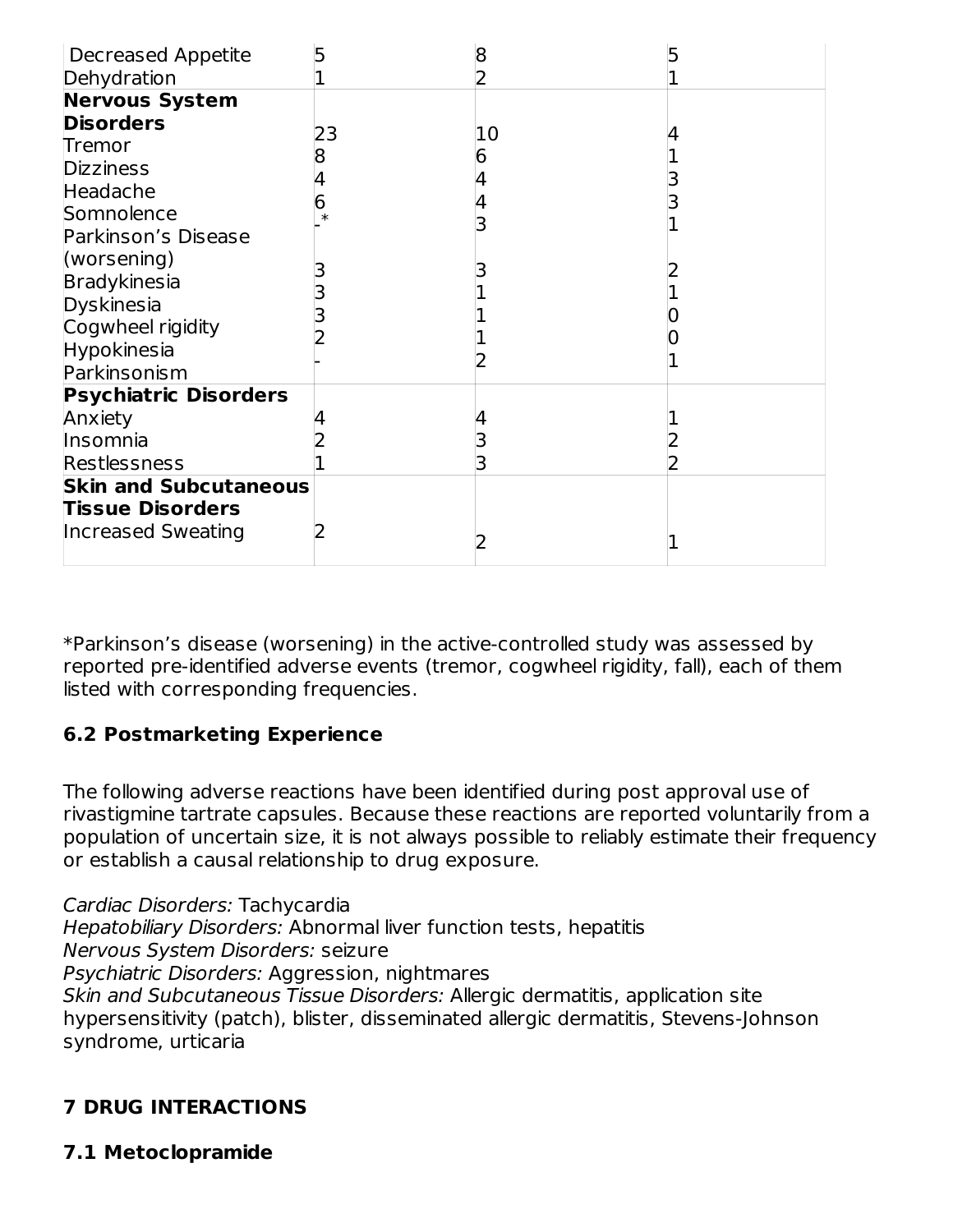Due to the risk of additive extrapyramidal adverse reactions, the concomitant use of metoclopramide and rivastigmine tartrate is not recommended.

## **7.2 Cholinomimetic and Anticholinergic Medications**

Rivastigmine tartrate may increase the cholinergic effects of other cholinomimetic medications and may also interfere with the activity of anticholinergic medications (e.g., oxybutynin, tolterodine). Concomitant use of rivastigmine tartrate with medications having these pharmacologic effects is not recommended unless deemed clinically necessary [see Warnings and Precautions (5.3)].

# **7.3 Beta-blockers**

Additive bradycardic effects resulting in syncope may occur when rivastigmine tartrate is used concomitantly with beta-blockers, especially cardioselective beta-blockers (including atenolol). Concomitant use of rivastigmine tartrate with beta-blockers is not recommended.

# **8 USE IN SPECIFIC POPULATIONS**

## **8.1 Pregnancy**

### Risk Summary

There are no adequate data on the developmental risks associated with the use of rivastigmine tartrate in pregnant women. In animals, no adverse effects on embryo-fetal development were observed at oral doses 2-4 times the maximum recommended human dose (MRHD) (see Data).

The background risk of major birth defects and miscarriage for the indicated population is unknown. In the U.S. general population, the estimated background risk of major birth defects and miscarriage in clinically recognized pregnancies is 2%-4% and 15%-20%, respectively.

Data

## Animal Data

Oral administration of rivastigmine to pregnant rats and rabbits throughout organogenesis produced no adverse effects on embryo-fetal development up to the highest dose tested (2.3 mg/kg/day), which is 2 and 4 times, respectively, the MRHD of 12 mg per day on a body surface area (mg/m<sup>2</sup>) basis.

## **8.2 Lactation**

## Risk Summary

There are no data on the presence of rivastigmine in human milk, the effects on the breastfed infant, or the effects of rivastigmine on milk production. Rivastigmine and its metabolites are excreted in rat milk following oral administration of rivastigmine; levels of rivastigmine plus metabolites in rat milk are approximately 2 times that in maternal plasma.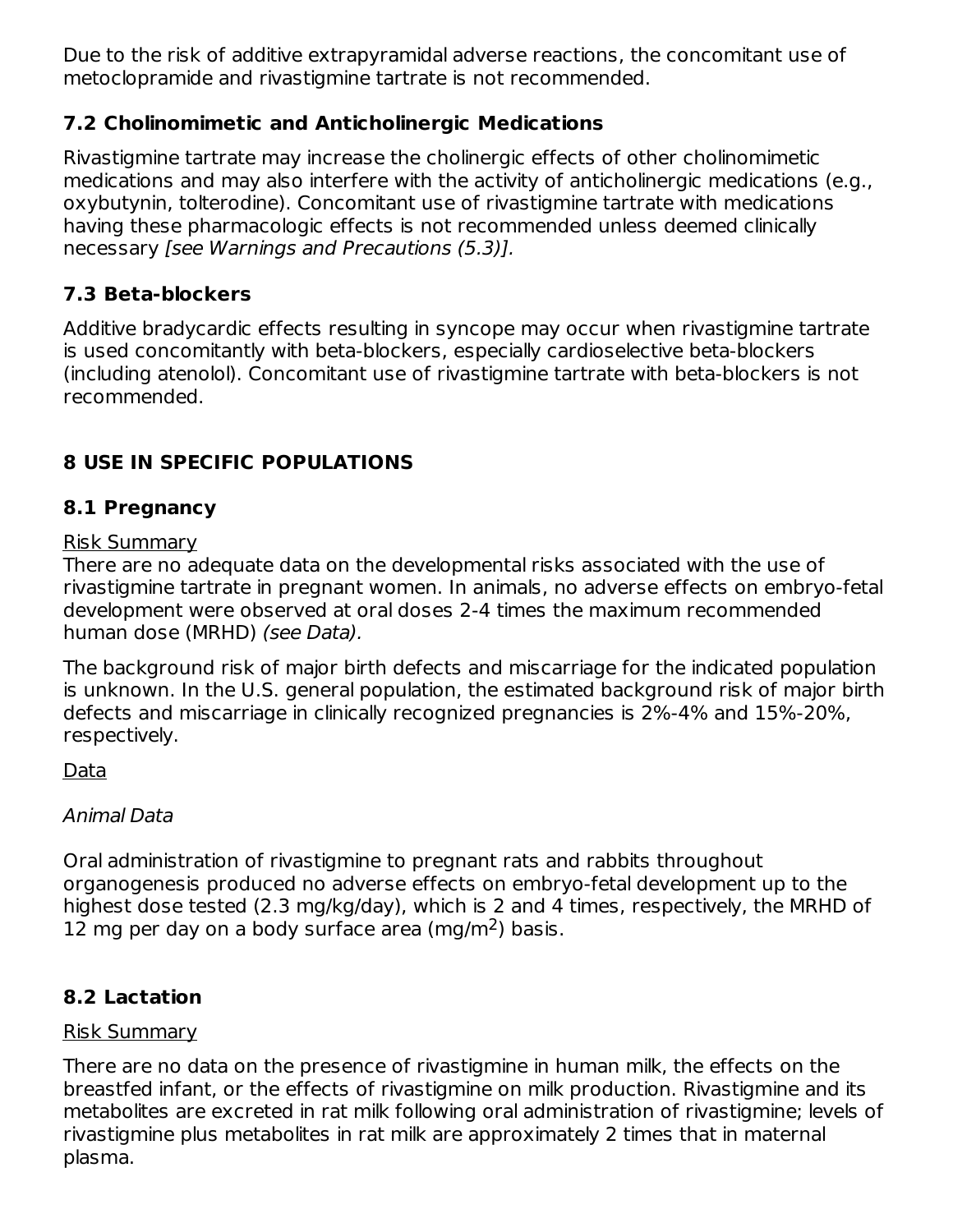The developmental and health benefits of breastfeeding should be considered along with the mother's clinical need for rivastigmine tarterate and any potential adverse effects on the breastfed infant from rivastigmine tarterate or from the underlying maternal condition.

## **8.4 Pediatric Use**

Safety and effectiveness in pediatric patients have not been established. The use of rivastigmine tartrate in pediatric patients (below 18 years of age) is not recommended.

## **8.5 Geriatric Use**

Of the total number of patients in clinical studies of rivastigmine tartrate, 86 % were 65 years and older while 46 % were 75 years and older. No overall differences in safety or effectiveness were observed between these patients and younger patients, and other reported clinical experience has not identified differences in responses between the elderly and younger patients, but greater sensitivity of some older individuals cannot be ruled out.

## **8.6 Renal Impairment**

Patients with moderate to severe renal impairment may be able to only tolerate lower doses [see Dosage and Administration (2.4), and Clinical Pharmacology (12.3)].

## **8.7 Hepatic Impairment**

Patients with mild or moderate hepatic impairment may be able to only tolerate lower doses [see Dosage and Administration (2.4), and Clinical Pharmacology (12.3)]. No data are available on the use of rivastigmine tartrate in patients with severe hepatic impairment.

## **8.8 Low or High Body Weight**

Because rivastigmine blood levels vary with weight, careful titration and monitoring should be performed in patients with low or high body weights *[see Dosage and* Administration (2.4), and Clinical Pharmacology (12.3)].

## **10 OVERDOSAGE**

Because strategies for the management of overdose are continually evolving, it is advisable to contact a Poison Control Center to determine the latest recommendations for the management of an overdose of any drug.

As rivastigmine has a short plasma half-life of about 1 hour and a moderate duration of acetylcholinesterase inhibition of 8 to 10 hours, it is recommended that in cases of asymptomatic overdoses, no further dose of rivastigmine tartrate should be administered for the next 24 hours.

As in any case of overdose, general supportive measures should be utilized.

Overdosage with cholinesterase inhibitors can result in cholinergic crisis characterized by severe nausea, vomiting, salivation, sweating, bradycardia, hypotension, respiratory depression, collapse and convulsions. Increasing muscle weakness is a possibility and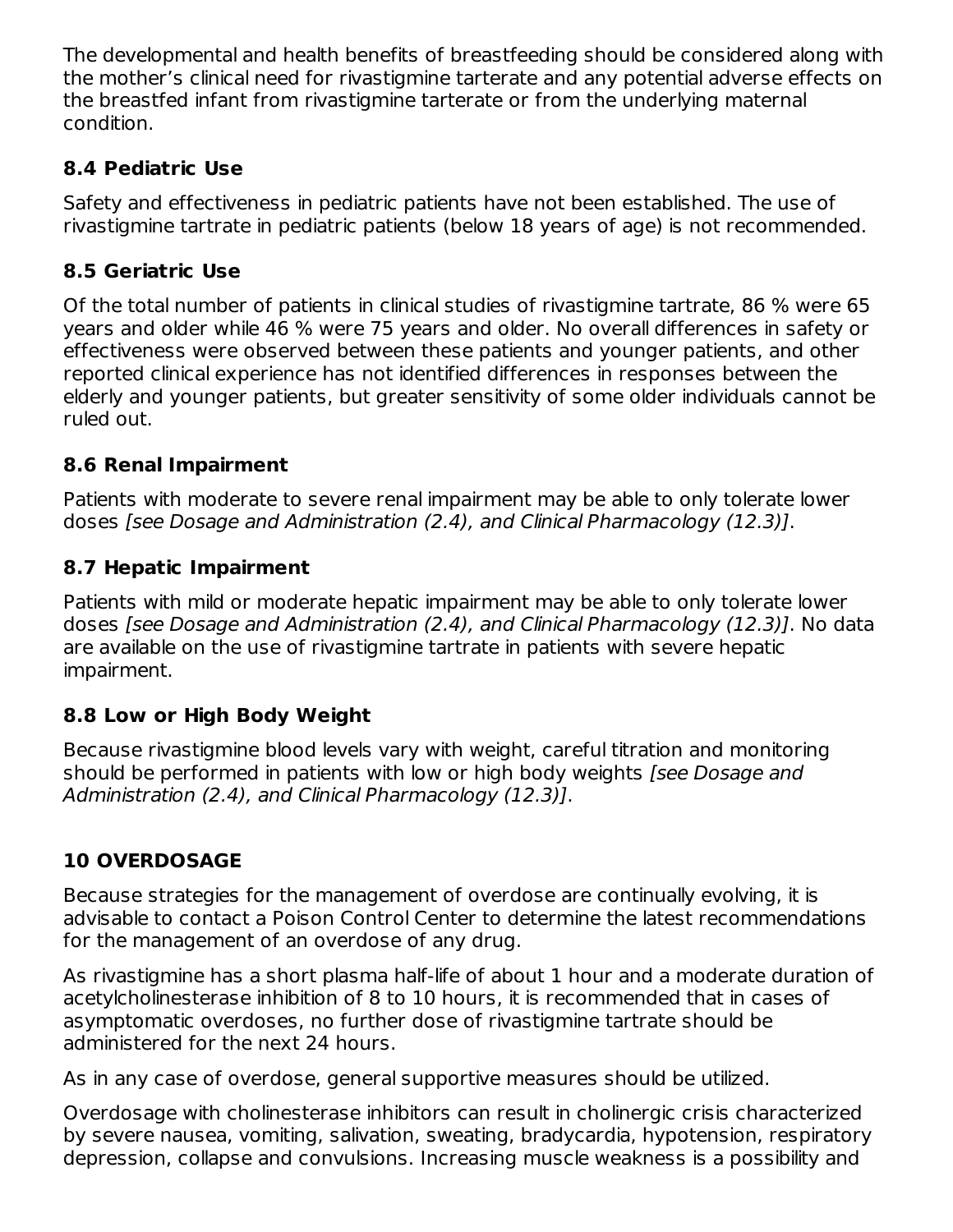may result in death if respiratory muscles are involved. Atypical responses in blood pressure and heart rate have been reported with other drugs that increase cholinergic activity when coadministered with quaternary anticholinergics such as glycopyrrolate. Additional symptoms associated with rivastigmine overdose are diarrhea, abdominal pain, dizziness, tremor, headache, somnolence, confusional state, hyperhidrosis, hypertension, hallucinations and malaise. Due to the short half-life of rivastigmine, dialysis (hemodialysis, peritoneal dialysis, or hemofiltration) would not be clinically indicated in the event of an overdose.

In overdoses accompanied by severe nausea and vomiting, the use of antiemetics should be considered. A fatal outcome has been rarely reported with rivastigmine.

## **11 DESCRIPTION**

Rivastigmine tartrate is a reversible cholinesterase inhibitor and is known chemically as (S)-N-Ethyl-N-methyl-3-[1-(dimethylamino)ethyl]-phenyl carbamate hydrogen-(2R,3R) tartrate. Rivastigmine tartrate is commonly referred to in the pharmacological literature as SDZ ENA 713 or ENA 713. It has an empirical formula of  $\rm{C_{14}H_{22}N_2O_2}$  •  $\rm{C_{4}H_{6}O_{6}}$ (hydrogen tartrate salt-hta salt) and a molecular weight of 400.43 g/mol (hta salt). Rivastigmine tartrate is a white to off-white, fine crystalline powder that is very soluble in water, soluble in ethanol and acetonitrile, slightly soluble in n-octanol and very slightly soluble in ethyl acetate.

The distribution coefficient at 37°C in n-octanol/phosphate buffer solution pH 7 is 3.0.



Rivastigmine tartrate capsules, USP contain rivastigmine tartrate, equivalent to 1.5 mg, 3 mg, 4.5 mg, and 6 mg of rivastigmine base for oral administration. Inactive ingredients are hydroxypropyl methylcellulose, magnesium stearate, microcrystalline cellulose, and colloidal silicon dioxide. Each hard-gelatin capsule contains gelatin, titanium dioxide and red and/or yellow iron oxides.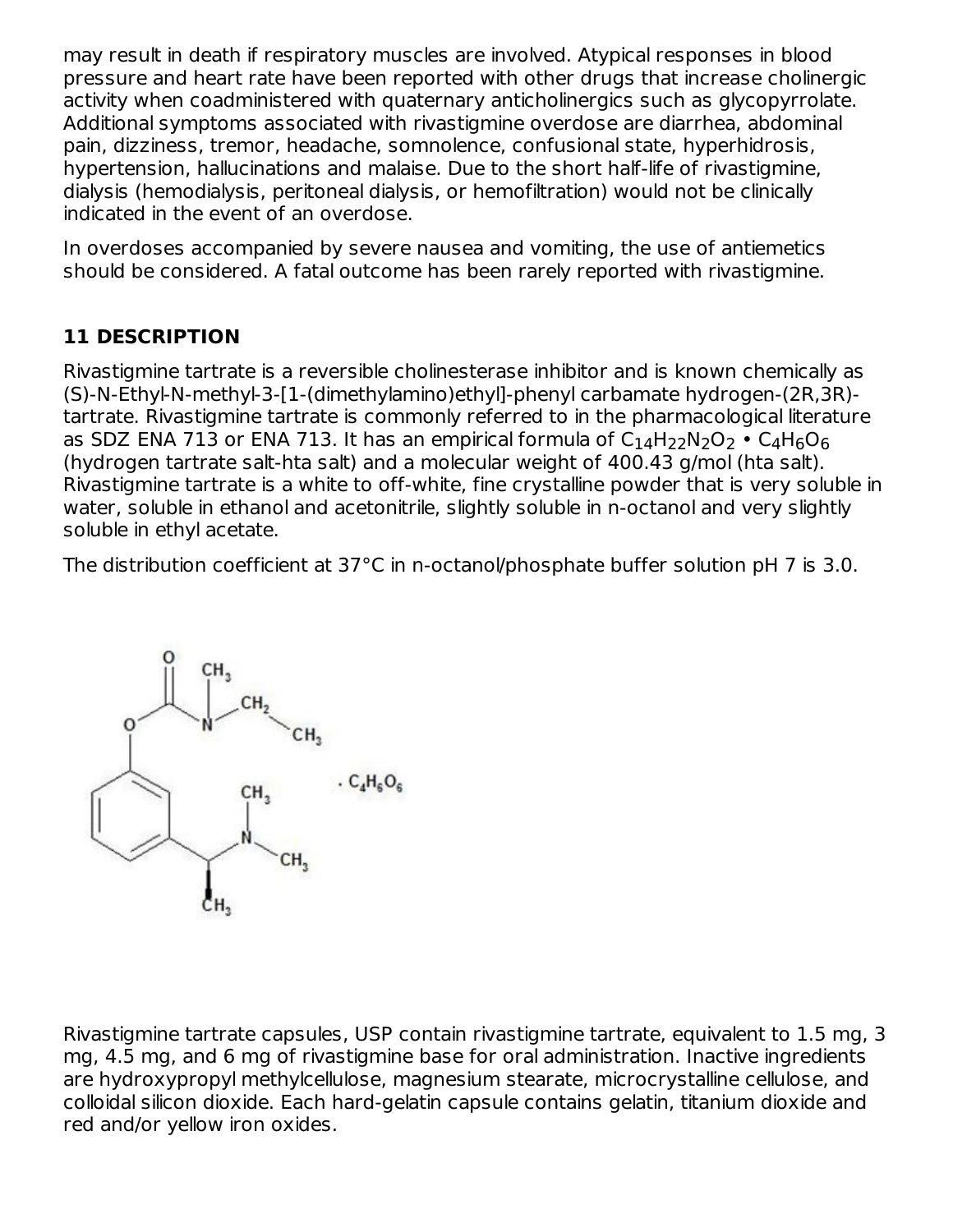## **12 CLINICAL PHARMACOLOGY**

## **12.1 Mechanism of Action**

Although the precise mechanism of action of rivastigmine is unknown, it is thought to exert its therapeutic effect by enhancing cholinergic function. This is accomplished by increasing the concentration of acetylcholine through reversible inhibition of its hydrolysis by cholinesterase. Therefore, the effect of rivastigmine may lessen as the disease process advances and fewer cholinergic neurons remain functionally intact. There is no evidence that rivastigmine alters the course of the underlying dementing process.

## **12.2 Pharmacodynamics**

After a 6 mg dose of rivastigmine, anticholinesterase activity is present in cerebrospinal fluid (CSF) for about 10 hours, with a maximum inhibition of about 60% 5 hours after dosing.

In vitro and in vivo studies demonstrate that the inhibition of cholinesterase by rivastigmine is not affected by the concomitant administration of memantine, an Nmethyl-D-aspartate receptor antagonist.

## **12.3 Pharmacokinetics**

Rivastigmine shows linear pharmacokinetics up to 3 mg twice a day but is nonlinear at higher doses. Doubling the dose from 3 mg to 6 mg twice a day results in a 3-fold increase in area under the curve (AUC). The elimination half-life is about 1.5 hours, with most elimination as metabolites via the urine.

### Absorption

Rivastigmine is rapidly and completely absorbed. Peak plasma concentrations are reached in approximately 1 hour. Absolute bioavailability after a 3-mg dose is about 36%. Administration of rivastigmine tartrate with food delays absorption (T $_{\sf max}$ ) by 90 minutes lowers C<sub>max</sub> by approximately 30% and increases AUC by approximately 30%.

### **Distribution**

Rivastigmine is weakly bound to plasma proteins (approximately 40%) over the therapeutic range. It readily crosses the blood-brain barrier, reaching CSF peak concentrations in 1.4 to 2.6 hours. It has an apparent volume of distribution (V<sub>D</sub>) in the range of 1.8 to 2.7 L/kg.

### **Metabolism**

Rivastigmine is rapidly and extensively metabolized, primarily via cholinesterase-mediated hydrolysis to the decarbamylated metabolite. Based on evidence from in vitro and animal studies, the major cytochrome P450 isozymes are minimally involved in rivastigmine metabolism. Consistent with these observations is the finding that no drug interactions related to cytochrome P450 have been observed in humans.

## Elimination

The major pathway of elimination is via the kidneys. Following administration of  $^{14}\mathrm{C}\text{-}$ rivastigmine to 6 healthy volunteers, total recovery of radioactivity over 120 hours was 97% in urine and 0.4% in feces. No parent drug was detected in urine. The sulfate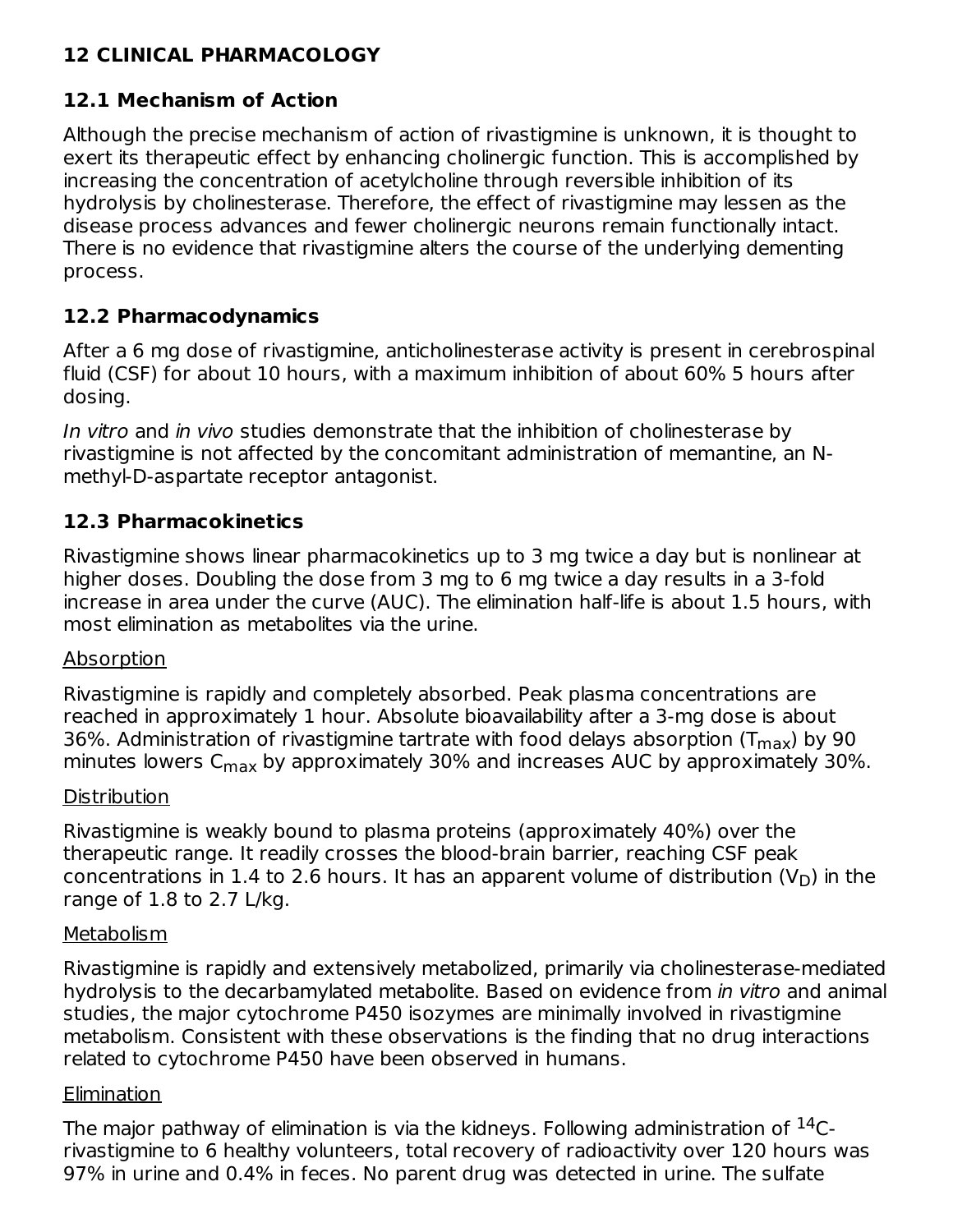conjugate of the decarbamylated metabolite is the major component excreted in urine and represents 40% of the dose. Mean oral clearance of rivastigmine is  $1.8 \pm 0.6$  L/min after 6 mg twice a day.

## Age

Following a single 2.5-mg oral dose to elderly volunteers (60 years and older,  $n = 24$ ) and younger volunteers ( $n = 24$ ), mean oral clearance of rivastigmine was 30% lower in elderly (7 L/min) than in younger subjects (10 L/min).

### Gender and Race

Population pharmacokinetic analysis of oral rivastigmine indicated that neither gender (n  $= 277$  males and 348 females) nor race (n  $= 575$  Caucasian, 34 Black, 4 Asian, and 12 Other) affected clearance of the drug.

## Body Weight

A relationship between drug exposure at steady-state (rivastigmine and metabolite NAP226-90) and body weight was observed in Alzheimer's dementia patients. Rivastigmine exposure is higher in subjects with low body weight. Compared to a patient with a body weight of 65 kg, the rivastigmine steady-state concentrations in a patient with a body weight of 35 kg would be approximately doubled, while for a patient with a body weight of 100 kg the concentrations would be approximately halved.

### Renal Impairment

Following a single 3-mg dose, mean oral clearance of rivastigmine is 64% lower in moderately impaired renal patients ( $n = 8$ , GFR = 10 to 50 mL/min) than in healthy subjects ( $n = 10$ , GFR greater than or equal to 60 mL/min); CL/F=1.7 L/min and 4.8 L/min, respectively. In patients with severe renal impairment ( $n = 8$ , GFR less than 10 mL/min), mean oral clearance of rivastigmine is 43% higher than in healthy subjects ( $n =$ 10, GFR greater than or equal to 60 mL/min);  $CL/F = 6.9$  L/min and 4.8 L/min, respectively. For unexplained reasons, the severely impaired renal patients had a higher clearance of rivastigmine than moderately impaired patients.

### Hepatic Impairment

Following a single 3-mg dose, mean oral clearance of rivastigmine was 60% lower in hepatically impaired patients ( $n = 10$ , biopsy proven) than in healthy subjects ( $n = 10$ ). After multiple 6-mg twice a day oral dosing, the mean clearance of rivastigmine was 65% lower in mild (n = 7, Child-Pugh score 5 to 6), and moderate (n = 3, Child-Pugh score 7 to 9) hepatically impaired patients (biopsy proven, liver cirrhosis) than in healthy subjects  $(n = 10)$ .

## **Smoking**

Following oral rivastigmine administration (up to 12 mg per day) with nicotine use, population pharmacokinetic analysis showed increased oral clearance of rivastigmine by  $23\%$  (n = 75 smokers and 549 nonsmokers).

## Drug Interaction Studies

# Effect of Rivastigmine on the Metabolism of Other Drugs

Rivastigmine is primarily metabolized through hydrolysis by esterases. Minimal metabolism occurs via the major cytochrome P450 isoenzymes. Based on in vitro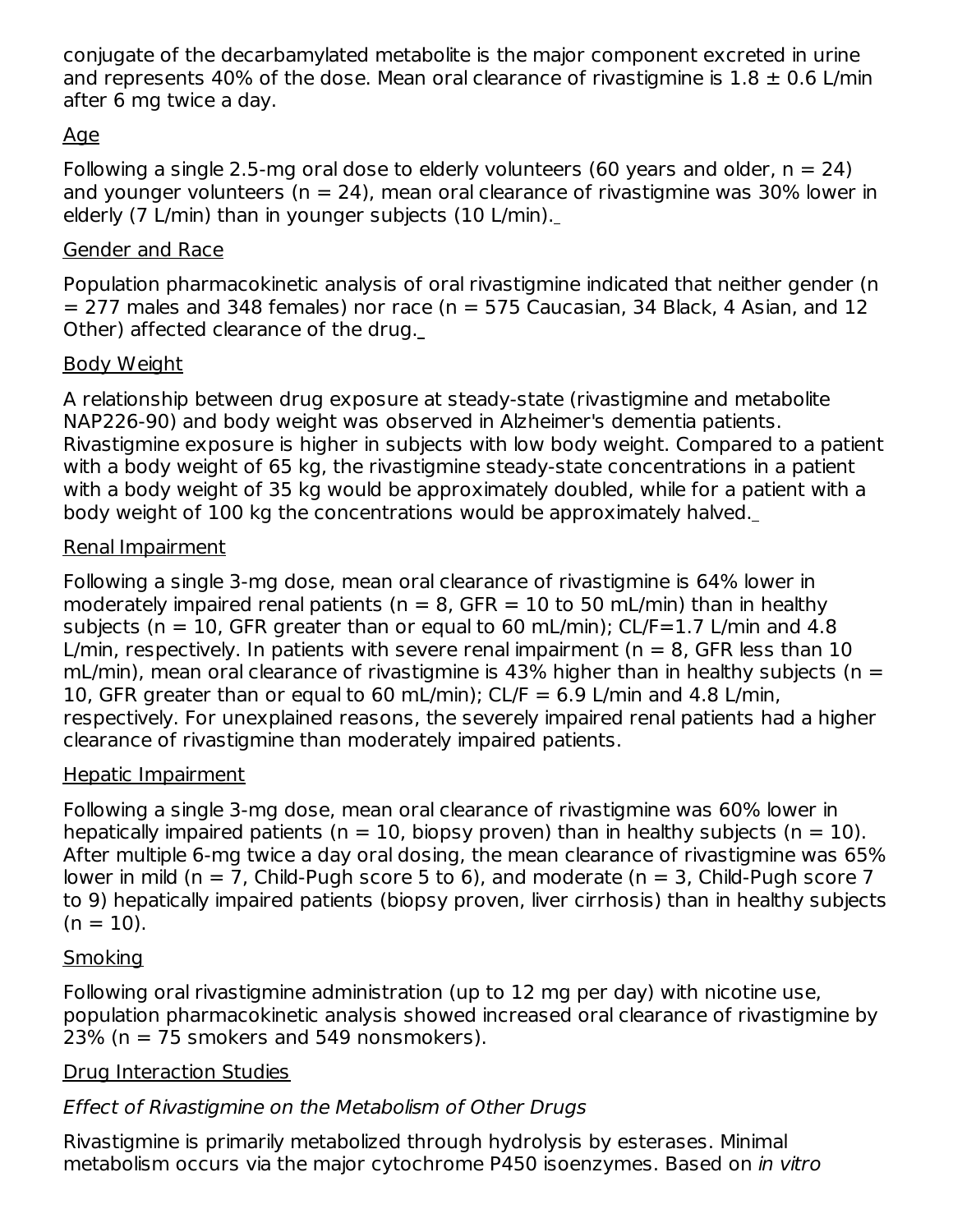studies, no pharmacokinetic drug interactions with drugs metabolized by the following isoenzyme systems are expected: CYP1A2, CYP2D6, CYP3A4/5, CYP2E1, CYP2C9, CYP2C8, CYP2C19, or CYP2B6.

No pharmacokinetic interaction was observed between rivastigmine taken orally and digoxin, warfarin, diazepam or fluoxetine in studies in healthy volunteers. The increase in prothrombin time induced by warfarin is not affected by administration of rivastigmine.

Effect of Other Drugs on the Metabolism of Rivastigmine

Drugs that induce or inhibit CYP450 metabolism are not expected to alter the metabolism of rivastigmine.

Population pharmacokinetic analysis with a database of 625 patients showed that the pharmacokinetics of rivastigmine taken orally were not influenced by commonly prescribed medications such as antacids ( $n = 77$ ), antihypertensives ( $n = 72$ ), betablockers (n = 42), calcium channel blockers (n = 75), antidiabetics (n = 21), NSAIDs (n  $=$  79), estrogens (n  $=$  70), salicylate analgesics (n  $=$  177), antianginals (n  $=$  35) and antihistamines  $(n = 15)$ .

# **13 NONCLINICAL TOXICOLOGY**

## **13.1 Carcinogenesis, Mutagenesis & Impairment of Fertility**

### **Carcinogenesis**

In oral carcinogenicity studies conducted at doses up to 1.1 mg/kg/day in rats and 1.6 mg/kg/day in mice, rivastigmine was not carcinogenic. These doses are less than the maximum recommended human dose (MRHD) of 12 mg per day on a mg/m<sup>2</sup> basis.

### **Mutagenesis**

Rivastigmine was clastogenic in *in vitro* chromosomal aberration assays in mammalian cells in the presence, but not the absence, of metabolic activation. Rivastigmine was negative in an in vitro bacterial reverse mutation (Ames) assay, an in vitro HGPRT assay, and in an *in vivo* mouse micronucleus test.

### Impairment of Fertility

Rivastigmine had no effect on fertility or reproductive performance in rats at oral doses up to 1.1 mg/kg/day, a dose less than the MRHD on a mg/m<sup>2</sup> basis.

## **14 CLINICAL STUDIES**

# Mild-to-Moderate Alzheimer's Disease

The effectiveness of rivastigmine tartrate as a treatment for Alzheimer's disease is demonstrated by the results of 2 randomized, double-blind, placebo-controlled clinical investigations (Study 1 and Study 2) in patients with Alzheimer's disease [diagnosed by NINCDS-ADRDA and DSM-IV criteria, Mini-Mental State Examination (MMSE) greater than or equal to10 and less than or equal to 26, and the Global Deterioration Scale (GDS)]. The mean age of patients participating in rivastigmine tartrate trials was 73 years with a range of 41 to 95. Approximately 59% of patients were women and 41% were men. The racial distribution was Caucasian 87%, Black 4%, and other races 9%.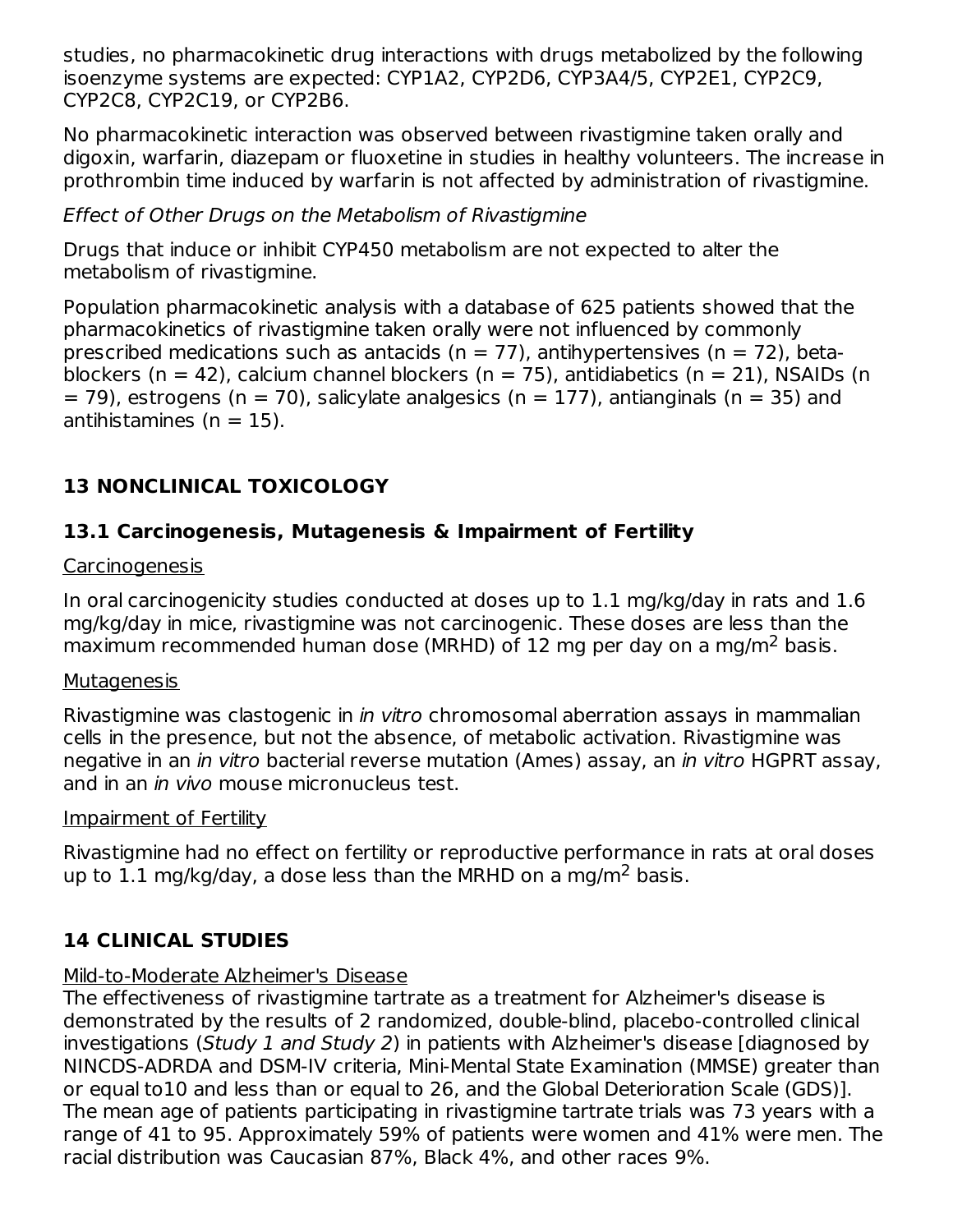In each study, the effectiveness of rivastigmine tartrate was evaluated using a dual outcome assessment strategy.

The ability of rivastigmine tartrate to improve cognitive performance was assessed with the cognitive subscale of the Alzheimer's Disease Assessment Scale (ADAS-cog), a multiitem instrument that has been extensively validated in longitudinal cohorts of Alzheimer's disease patients. The ADAS-cog examines selected aspects of cognitive performance including elements of memory, orientation, attention, reasoning, language, and praxis. The ADAS-cog scoring range is from 0 to 70, with higher scores indicating greater cognitive impairment. Elderly normal adults may score as low as 0 or 1, but it is not unusual for non-demented adults to score slightly higher.

The patients recruited as participants in each study had mean scores on ADAS-cog of approximately 23 units, with a range from 1 to 61. Experience gained in longitudinal studies of ambulatory patients with mild-to-moderate Alzheimer's disease suggests that they gain 6 to 12 units a year on the ADAS-cog. Lesser degrees of change, however, are seen in patients with very mild or very advanced disease because the ADAS-cog is not uniformly sensitive to change over the course of the disease. The annualized rate of decline in the placebo patients participating in rivastigmine tartrate trials was approximately 3 to 8 units per year.

The ability of rivastigmine tartrate to produce an overall clinical effect was assessed using a Clinician's Interview-Based Impression of Change (CIBIC) that required the use of caregiver information, the CIBIC-Plus. The CIBIC-Plus is not a single instrument and is not a standardized instrument like the ADAS-cog. Clinical trials for investigational drugs have used a variety of CIBIC formats, each different in terms of depth and structure. As such, results from a CIBIC-Plus reflect clinical experience from the trial or trials in which it was used and cannot be compared directly with the results of CIBIC-Plus evaluations from other clinical trials. The CIBIC-Plus used in the rivastigmine tartrate trials was a structured instrument based on a comprehensive evaluation at baseline and subsequent time-points of 3 domains: patient cognition, behavior and functioning, including assessment of activities of daily living. It represents the assessment of a skilled clinician using validated scales based on his/her observation at interviews conducted separately with the patient and the caregiver familiar with the behavior of the patient over the interval rated. The CIBIC-Plus is scored as a 7-point categorical rating, ranging from a score of 1, indicating "markedly improved," to a score of 4, indicating "no change" to a score of 7, indicating "marked worsening." The CIBIC-Plus has not been systematically compared directly to assessments not using information from caregivers or other global methods.

#### U.S. 26-Week Study of Rivastigmine tartrate in Mild-to-Moderate Alzheimer's Disease (Study 1)

In a study of 26 weeks duration, 699 patients were randomized to either a dose range of 1 mg to 4 mg or 6 mg to 12 mg of rivastigmine tartrate per day or to placebo, each given in divided doses. The 26-week study was divided into a 12-week forced-dose titration phase and a 14-week maintenance phase. The patients in the active treatment arms of the study were maintained at their highest tolerated dose within the respective range.

Figure 1 illustrates the time course for the change from baseline in ADAS-cog scores for all 3 dose groups over the 26 weeks of the study. At 26 weeks of treatment, the mean differences in the ADAS-cog change scores for the rivastigmine tartrate-treated patients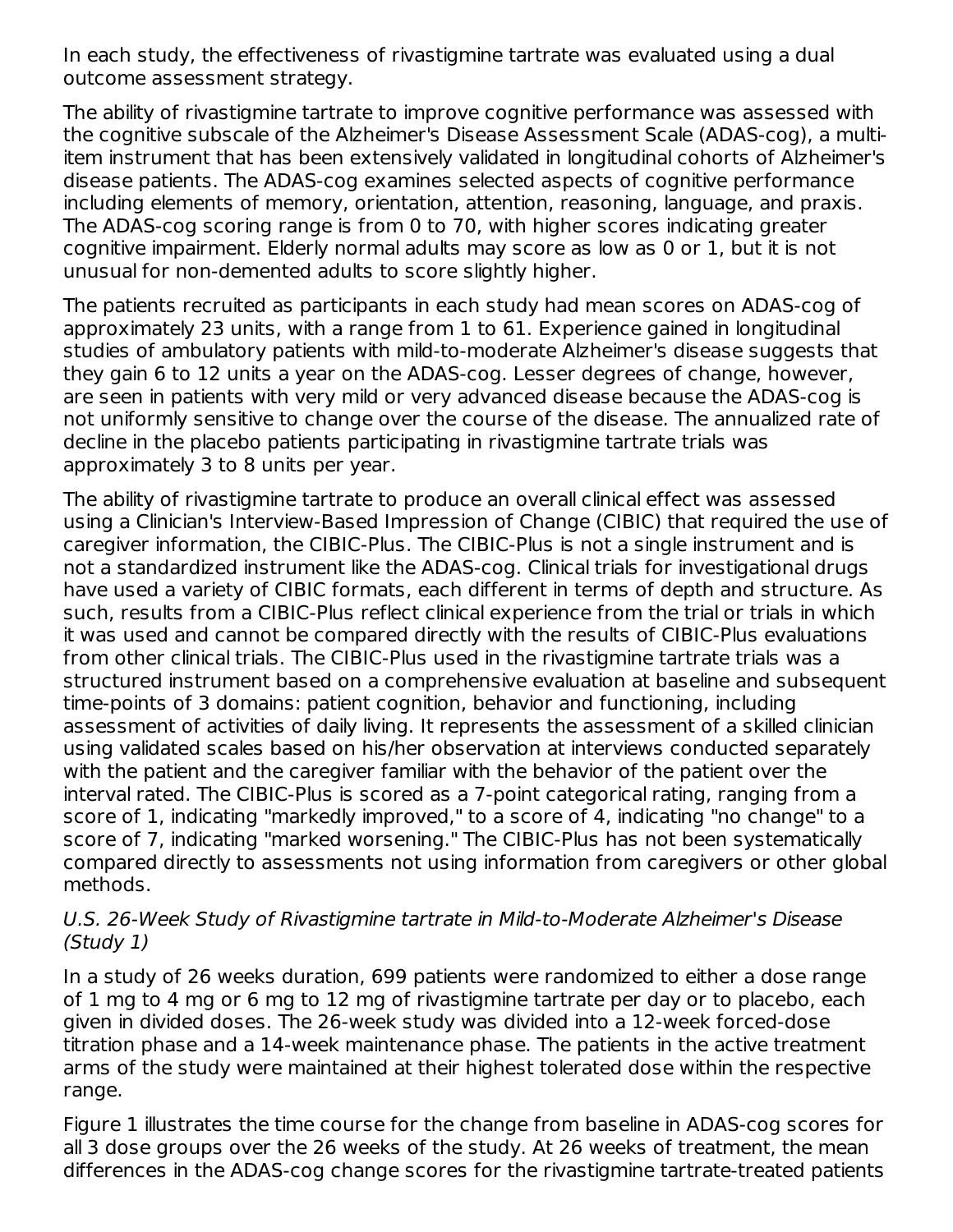compared to the patients on placebo were 1.9 and 4.9 units for the 1 mg to 4 mg and 6 mg to 12 mg treatments, respectively. Both treatments were statistically significantly superior to placebo and the 6 mg to 12 mg per day range was significantly superior to the 1 mg to 4 mg per day range.





Figure 2 illustrates the cumulative percentages of patients from each of the 3 treatment groups who had attained at least the measure of improvement in ADAS-cog score shown on the x-axis. Three change scores, (7-point and 4-point reductions from baseline or no change in score) have been identified for illustrative purposes, and the percent of patients in each group achieving that result is shown in the inset table.

The curves demonstrate that both patients assigned to rivastigmine tartrate and placebo have a wide range of responses, but that the rivastigmine tartrate groups are more likely to show the greater improvements. A curve for an effective treatment would be shifted to the left of the curve for placebo, while an ineffective or deleterious treatment would be superimposed upon, or shifted to the right of the curve for placebo, respectively.

**Figure 2: Cumulative Percentage of Patients Completing 26 Weeks of Double-blind Treatment with Specified Changes from Baseline ADAS-cog Scores. The Percentages of Randomized Patients who Completed the Study were: Placebo 84 %, 1 mg-4 mg 85%, and 6 mg-12 mg 65%.**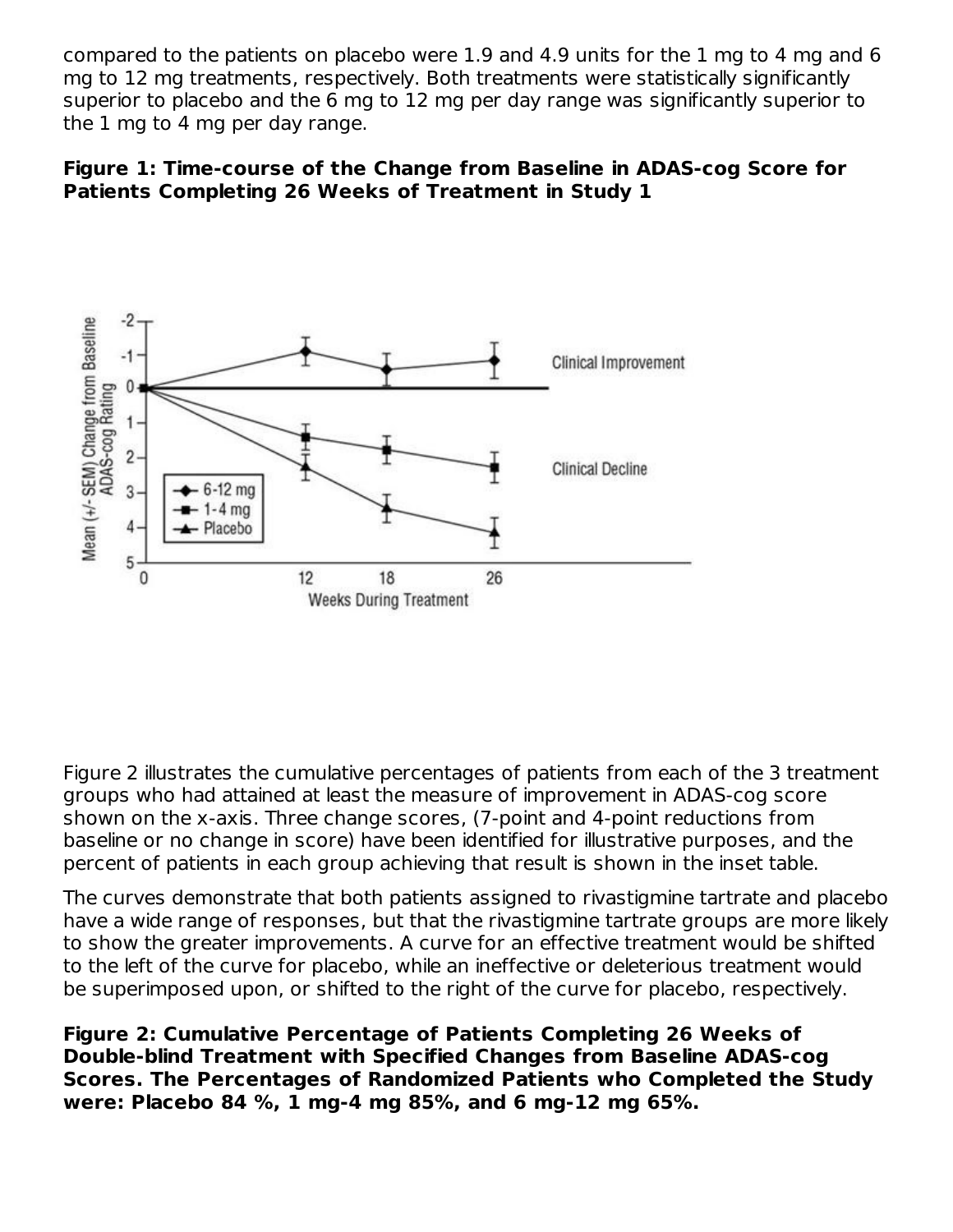

Figure 3 is a histogram of the frequency distribution of CIBIC-Plus scores attained by patients assigned to each of the 3 treatment groups who completed 26 weeks of treatment. The mean rivastigmine tartrate-placebo differences for these groups of patients in the mean rating of change from baseline were 0.32 units and 0.35 units for 1 mg to 4 mg and 6 mg to 12 mg of rivastigmine tartrate, respectively. The mean ratings for the 6 mg to 12 mg per day and 1 mg to 4 mg per day groups were statistically significantly superior to placebo. The differences between the 6 mg to 12 mg per day and the 1 mg to 4 mg per day groups were statistically significant.

#### **Figure 3: Frequency Distribution of CIBIC-Plus Scores at Week 26 in Study 1**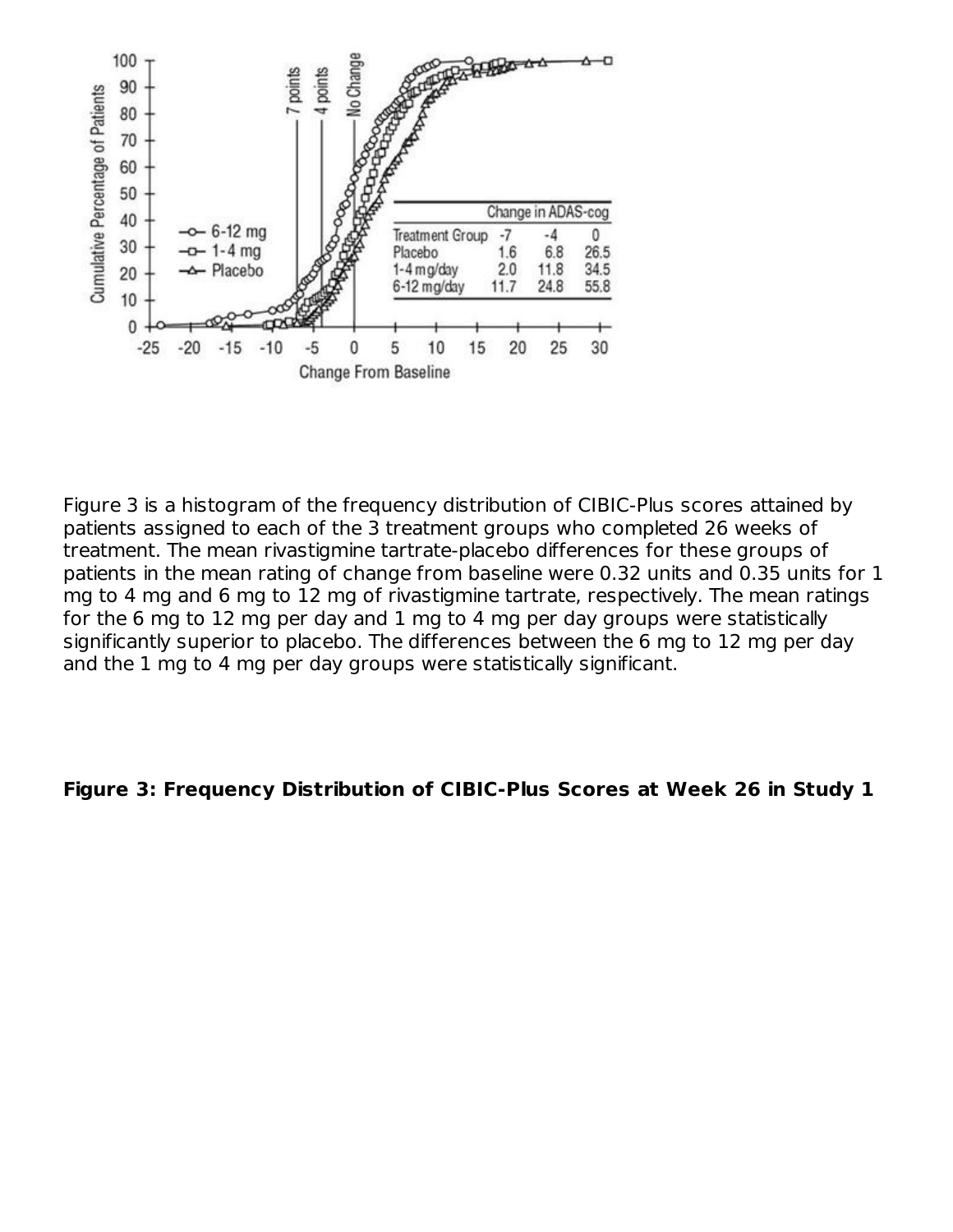

### Global 26-Week Study in Mild-to-Moderate Alzheimer's Disease (Study 2)

In a second study of 26 weeks duration, 725 patients were randomized to either a dose range of 1 mg to 4 mg or 6 mg to 12 mg of rivastigmine tartrate per day or to placebo, each given in divided doses. The 26-week study was divided into a 12-week forced-dose titration phase and a 14-week maintenance phase. The patients in the active treatment arms of the study were maintained at their highest tolerated dose within the respective range.

Figure 4 illustrates the time course for the change from baseline in ADAS-cog scores for all 3 dose groups over the 26 weeks of the study. At 26 weeks of treatment, the mean differences in the ADAS-cog change scores for the rivastigmine tartrate-treated patients compared to the patients on placebo were 0.2 and 2.6 units for the 1 mg to 4 mg and 6 mg to 12 mg treatments, respectively. The 6 mg to 12 mg per day group was statistically significantly superior to placebo, as well as to the 1 mg to 4 mg per day group. The difference between the 1 mg to 4 mg per day group and placebo was not statistically significant.

#### **Figure 4: Time-course of the Change from Baseline in ADAS-cog Score for Patients Completing 26 Weeks of Treatment**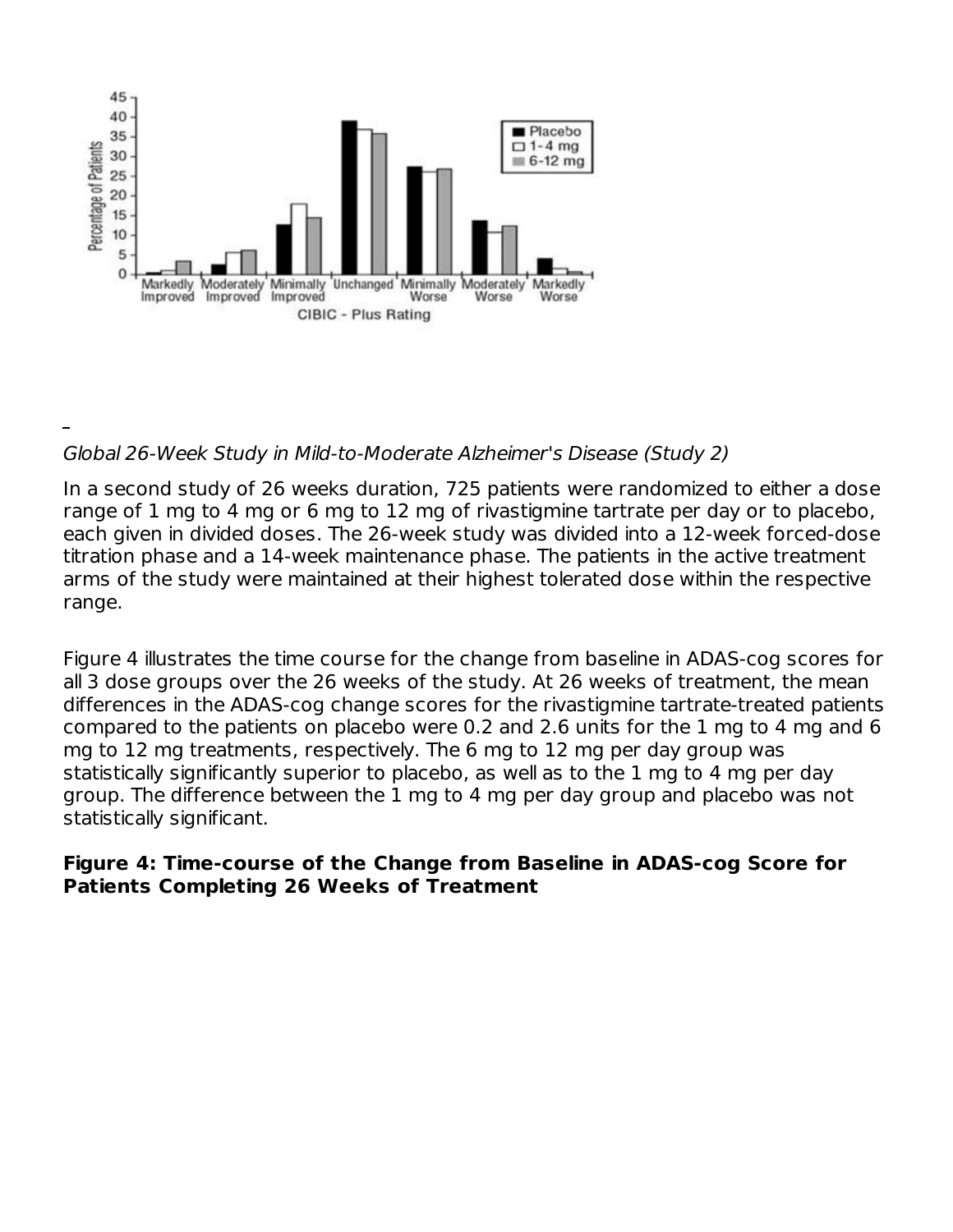

Figure 5 illustrates the cumulative percentages of patients from each of the 3 treatment groups who had attained at least the measure of improvement in ADAS-cog score shown on the x-axis. Similar to the U.S. 26-week study, the curves demonstrate that both patients assigned to rivastigmine tartrate and placebo have a wide range of responses, but that the 6 mg to 12 mg per day rivastigmine tartrate group is more likely to show the greater improvements.

**Figure 5: Cumulative Percentage of Patients Completing 26 Weeks of Double-blind Treatment with Specified Changes from Baseline ADAS-cog Scores. The Percentages of Randomized Patients who Completed the Study were: Placebo 87%, 1 mg-4 mg 86%, and 6 mg-12 mg 67%.**



Figure 6 is a histogram of the frequency distribution of CIBIC-Plus scores attained by patients assigned to each of the 3 treatment groups who completed 26 weeks of treatment. The mean rivastigmine tartrate-placebo differences for these groups of patients for the mean rating of change from baseline were 0.14 units and 0.41 units for 1 mg to 4 mg and 6 mg to 12 mg of rivastigmine tartrate, respectively. The mean ratings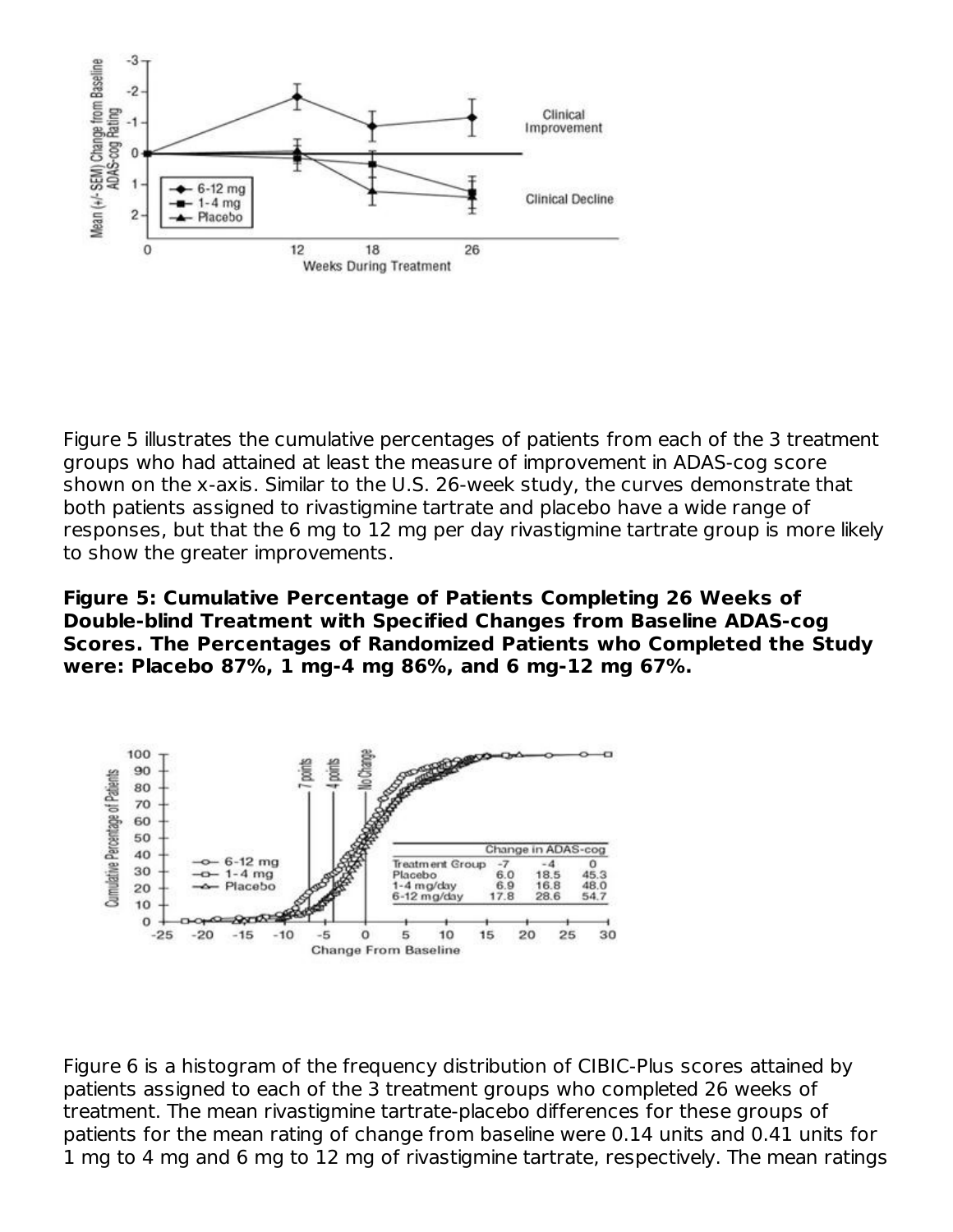for the 6 mg to 12 mg per day group were statistically significantly superior to placebo. The comparison of the mean ratings for the 1 mg to 4 mg per day group and placebo group was not statistically significant.





## U.S. Fixed-Dose Study in Mild-to-Moderate Alzheimer's Disease (Study 3)

In a study of 26 weeks duration, 702 patients were randomized to doses of 3 mg, 6 mg, or 9 mg per day of rivastigmine tartrate or to placebo, each given in divided doses. The fixed-dose study design, which included a 12-week forced-dose titration phase and a 14-week maintenance phase, led to a high dropout rate in the 9 mg per day group because of poor tolerability. At 26 weeks of treatment, significant differences were observed for the ADAS-cog mean change from baseline for the 9 mg per day and 6 mg per day groups, compared to placebo. No significant differences were observed between any of the rivastigmine tartrate-dose groups and placebo for the analysis of the CIBIC-Plus mean rating of change. Although no significant differences were observed between rivastigmine tartrate treatment groups, there was a trend toward numerical superiority with higher doses.

### Mild-to-Moderate Parkinsons Disease Dementia

## International 24-Week Study (Study 4)

The effectiveness of rivastigmine tartrate as a treatment for dementia associated with Parkinson's disease is demonstrated by the results of 1 randomized, double-blind, placebo-controlled clinical investigation in patients with mild-to-moderate dementia, with onset at least 2 years after the initial diagnosis of idiopathic Parkinson's disease. The diagnosis of idiopathic Parkinson's disease was based on the United Kingdom Parkinson's Disease Society Brain Bank clinical criteria. The diagnosis of dementia was based on the criteria stipulated under the DSM-IV category "Dementia Due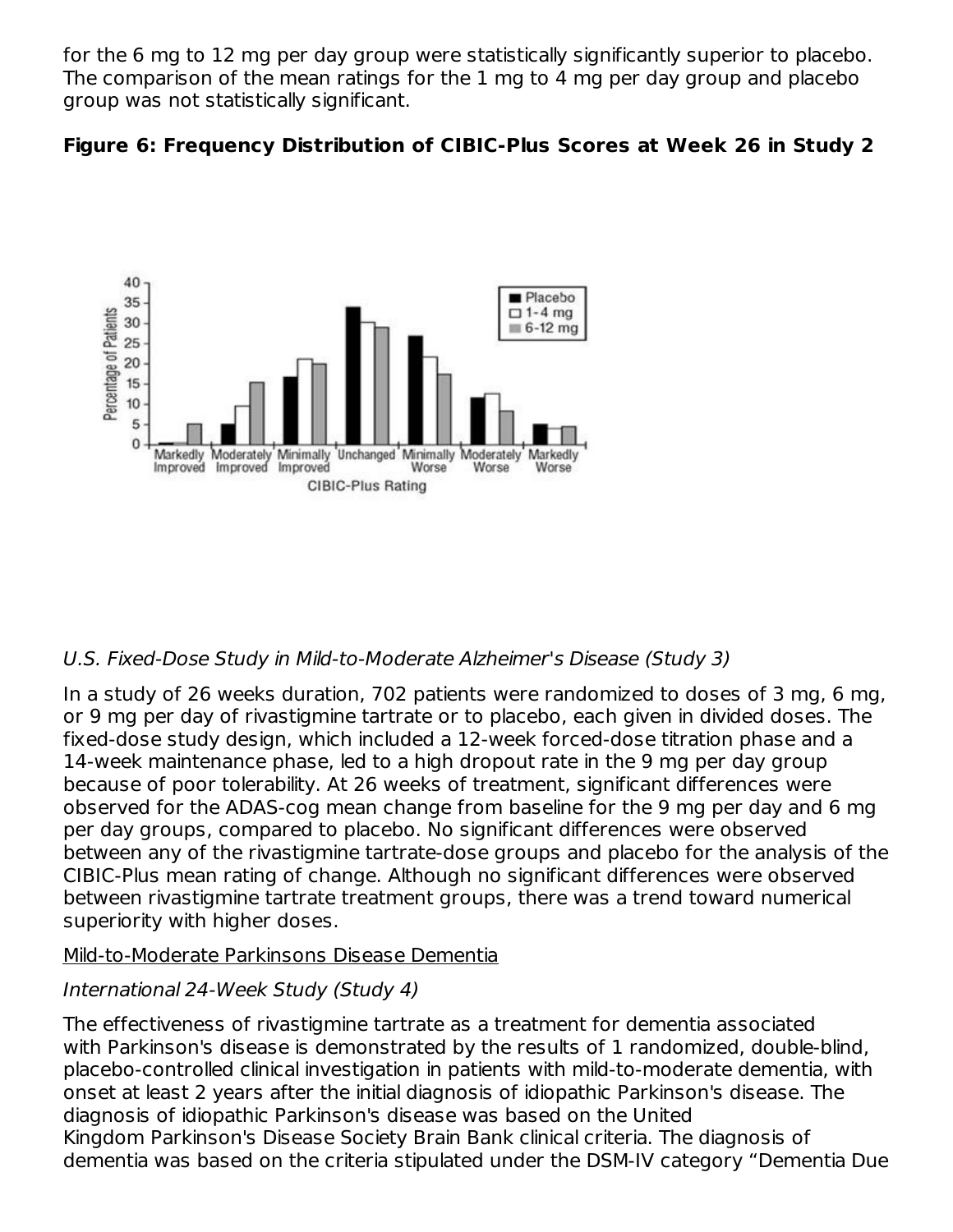To Other General Medical Condition" (code 294.1x), but patients were not required to have a distinctive pattern of cognitive deficits as part of the dementia. Alternate causes of dementia were excluded by clinical history, physical and neurological examination, brain imaging, and relevant blood tests. Patients enrolled in the study had a MMSE score greater than or equal to 10 and less than or equal to 24 at entry. The mean age of patients participating in this trial was 72.7 years with a range of 50–91 years. Approximately, 35.1% of patients were women and 64.9% of patients were men. The racial distribution was 99.6% Caucasian and other races 0.4%.

This study used a dual outcome assessment strategy to evaluate the effectiveness of rivastigmine tartrate.

The ability of rivastigmine tartrate to improve cognitive performance was assessed with the ADAS-cog.

The ability of rivastigmine tartrate to produce an overall clinical effect was assessed using the Alzheimer's Disease Cooperative Study – Clinician's Global Impression of Change (ADCS-CGIC). The ADCS-CGIC is a more standardized form of CIBIC-Plus and is also scored as a 7-point categorical rating, ranging from a score of 1, indicating "markedly improved," to a score of 4, indicating "no change" to a score of 7, indicating "marked worsening".

In this study, 541 patients were randomized to a dose range of 3 mg to 12 mg of rivastigmine tartrate per day or to placebo in a ratio of 2:1, given in divided doses. The 24-week study was divided into a 16-week titration phase and an 8-week maintenance phase. The patients in the active treatment arm of the study were maintained at their highest tolerated dose within the specified dose range.

Figure 7 illustrates the time course for the change from baseline in ADAS-cog scores for both treatment groups over the 24-week study. At 24 weeks of treatment, the mean difference in the ADAS-cog change scores for the rivastigmine tartrate-treated patients compared to the patients on placebo was 3.8 points. This treatment difference was statistically significant in favor of rivastigmine tartrate when compared to placebo.

### **Figure 7: Time Course of the Change from Baseline in ADAS-cog Score for Patients Completing 24 Weeks of Treatment in Study 4**

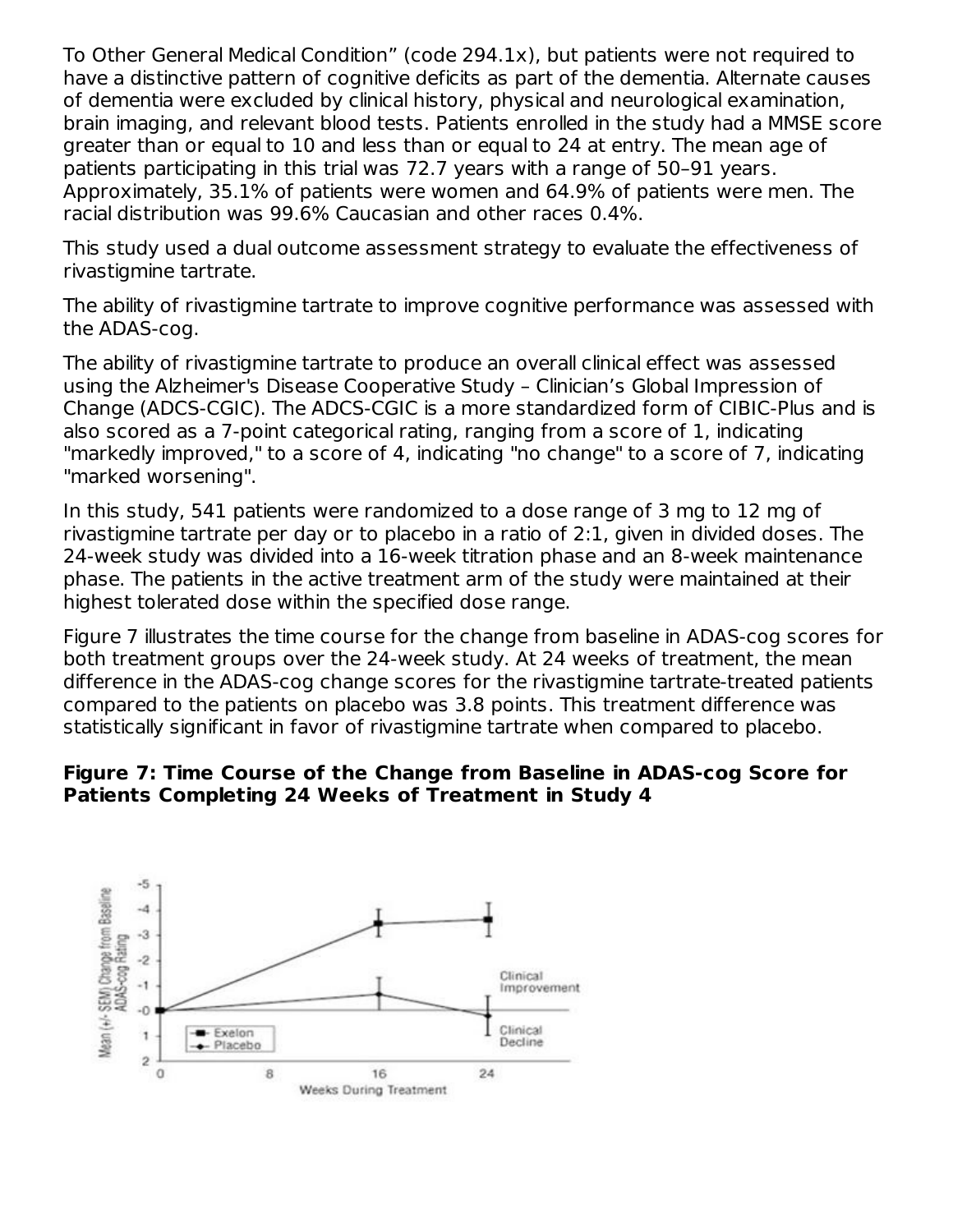Figure 8 is a histogram of the distribution of patients' scores on the ADCS-CGIC (Alzheimer's Disease Cooperative Study - Clinician's Global Impression of Change) at 24 weeks. The mean difference in change scores between the rivastigmine tartrate and placebo groups from baseline was 0.5 points. This difference was statistically significant in favor of rivastigmine tartrate treatment.

### **Figure 8: Distribution of ADCS-CGIC Scores for Patients Completing 24 Weeks of Treatment in Study 4**



Patients' age, gender, or race did not predict clinical outcome of rivastigmine tartrate treatment.

## **16 HOW SUPPLIED/STORAGE AND HANDLING**

#### Rivastigmine tartrate capsules

Rivastigmine tartrate capsules, USP equivalent to 1.5 mg, 3 mg, 4.5 mg, or 6 mg of rivastigmine base are available as follows:

1.5 mg capsule - white to off white powder filled in size "2" hard gelatin capsules with yellow opaque color cap and yellow opaque color body imprinted "C 91".

Bottles of 60 NDC 71209-012-03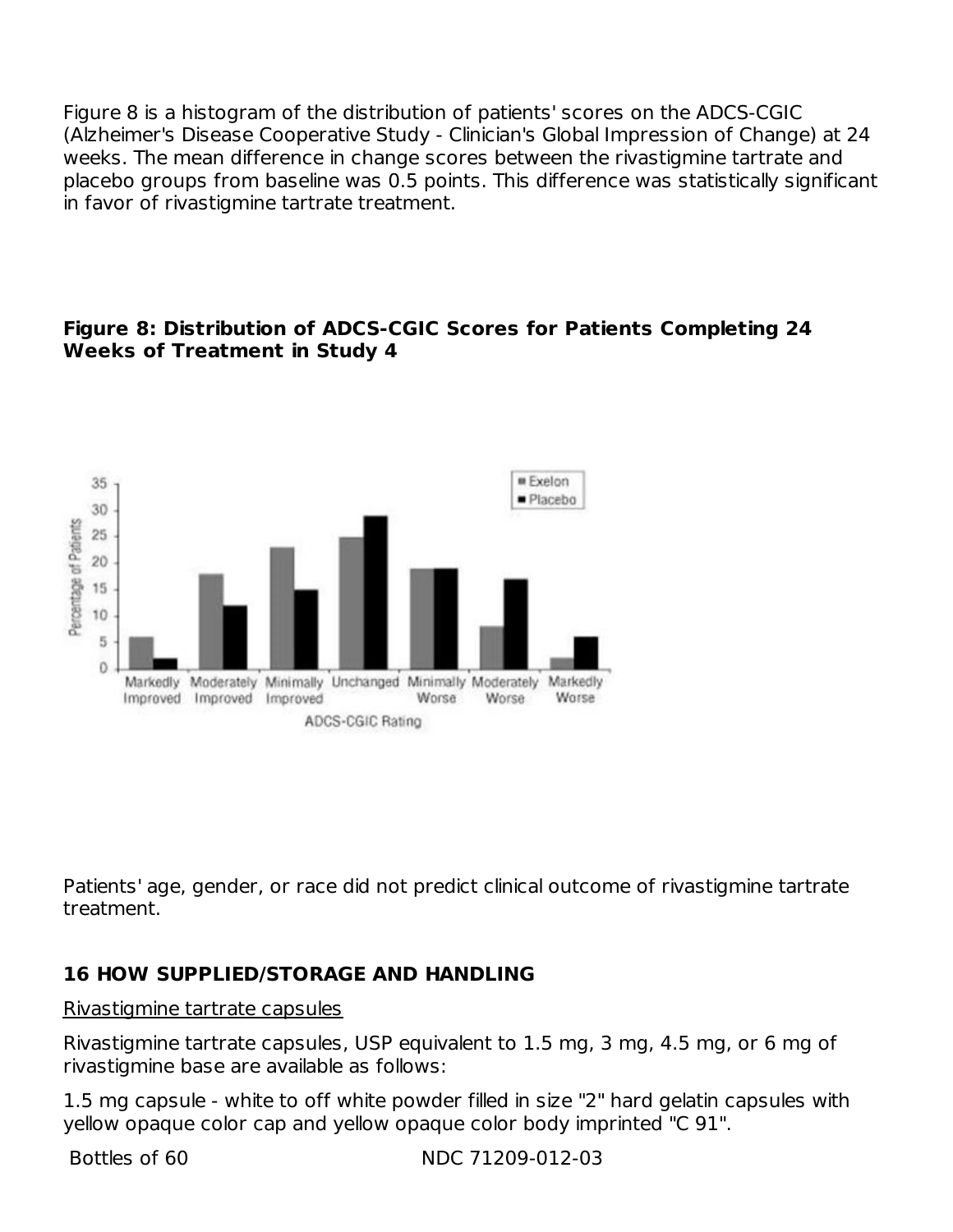#### Bottles of 500 NDC 71209-012-10

3 mg capsule - white to off white powder filled in size "2" hard gelatin capsules with orange opaque color cap and orange opaque color body imprinted "C 92".

| Bottles of 60 | NDC 71209-013-03 |
|---------------|------------------|
|               |                  |

Bottles of 500 NDC 71209-013-10

4.5 mg capsule - white to off white powder filled in size "2" hard gelatin capsules with red opaque color cap and red opaque color body imprinted "C 93".

| Bottles of 60                                                  | NDC 71209-014-03 |
|----------------------------------------------------------------|------------------|
| Bottles of 500                                                 | NDC 71209-014-10 |
| 6 mg cansule - white to off white nowder filled in size "2" ha |                  |

6 mg capsule - white to off white powder filled in size "2" hard gelatin capsules with red opaque color cap and orange opaque color body imprinted "C 94".

| Bottles of 60  | NDC 71209-015-03                                                           |
|----------------|----------------------------------------------------------------------------|
| Bottles of 500 | NDC 71209-015-10                                                           |
|                | $C_{\rm L}$ . In Apackland and the second stream of the stream $C_{\rm L}$ |

Store at 25°C (77°F); excursions permitted to 15°C to 30°C (59°F to 86°F) [see USP Controlled Room Temperature]. Store in a tight container.

## **17 PATIENT COUNSELING INFORMATION**

Advise the patient to read the FDA-approved patient labeling (Instructions for Use).

#### Gastrointestinal Adverse Reactions

Caregivers should be advised of the high incidence of nausea and vomiting associated with the use of the drug along with the possibility of anorexia and weight loss. Caregivers should be encouraged to monitor for these adverse events and inform the physician if they occur. It is critical to inform caregivers that if therapy has been interrupted for more than several days, the next dose should not be administered until they have discussed this with the physician *[see Warnings and Precautions (5.1)*].

### Skin Reactions

Caregivers and patients should be advised that allergic skin reactions have been reported in association with rivastigmine tartrate regardless of formulation (capsules, oral solution or transdermal patch). In case of skin reaction while taking rivastigmine tartrate, patients should consult with their physician immediately [see Warnings and Precautions (5.2)].

### Concomitant Use of Drugs with Cholinergic Action

Caregivers and patients should be advised that cholinomimetics, including rivastigmine, may exacerbate or induce extrapyramidal symptoms. Worsening in patients with Parkinson's disease, including an increased incidence or intensity of tremor, has been observed [see Warnings and Precautions (5.3)].

#### <u>Pregnancy</u>

Advise patients to notify their healthcare provider if they are pregnant or plan to become pregnant.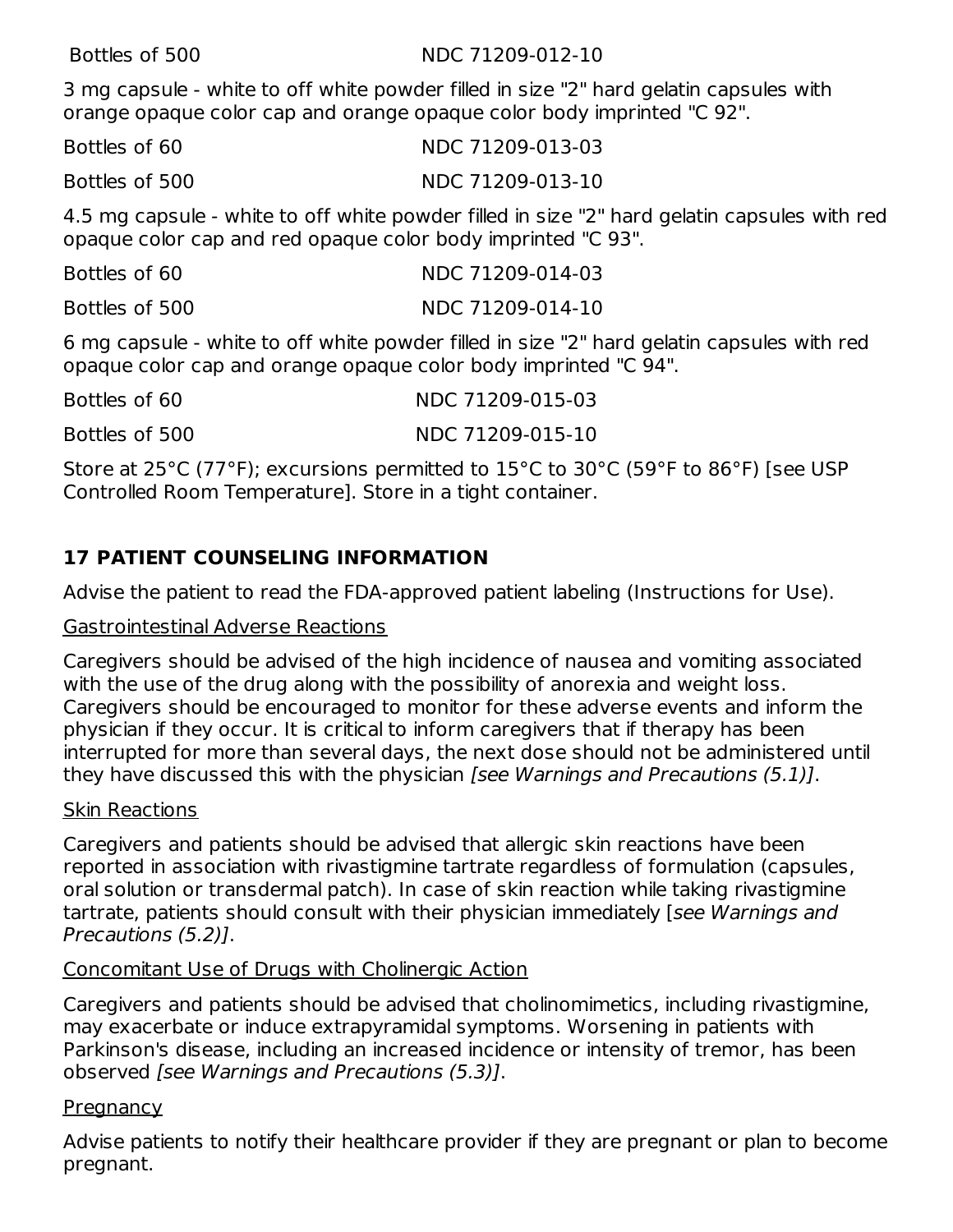## **Manufactured by:**

Cadila Pharmaceuticals Limited

1389, Trasad Road,

Dholka – 382225,

District - Ahmedabad, Gujarat, INDIA

Revised: January 2019

## **PACKAGE LABEL.PRINCIPAL DISPLAY PANEL**

Package Label – 1.5 mg NDC 71209-**012**-03 Rivastigmine Tartrate Capsules USP 1.5 mg Rx Only 60 Capsules



## **PACKAGE LABEL.PRINCIPAL DISPLAY PANEL**

Package Label – 3 mg NDC 71209-**013**-03 Rivastigmine Tartrate Capsules USP 3 mg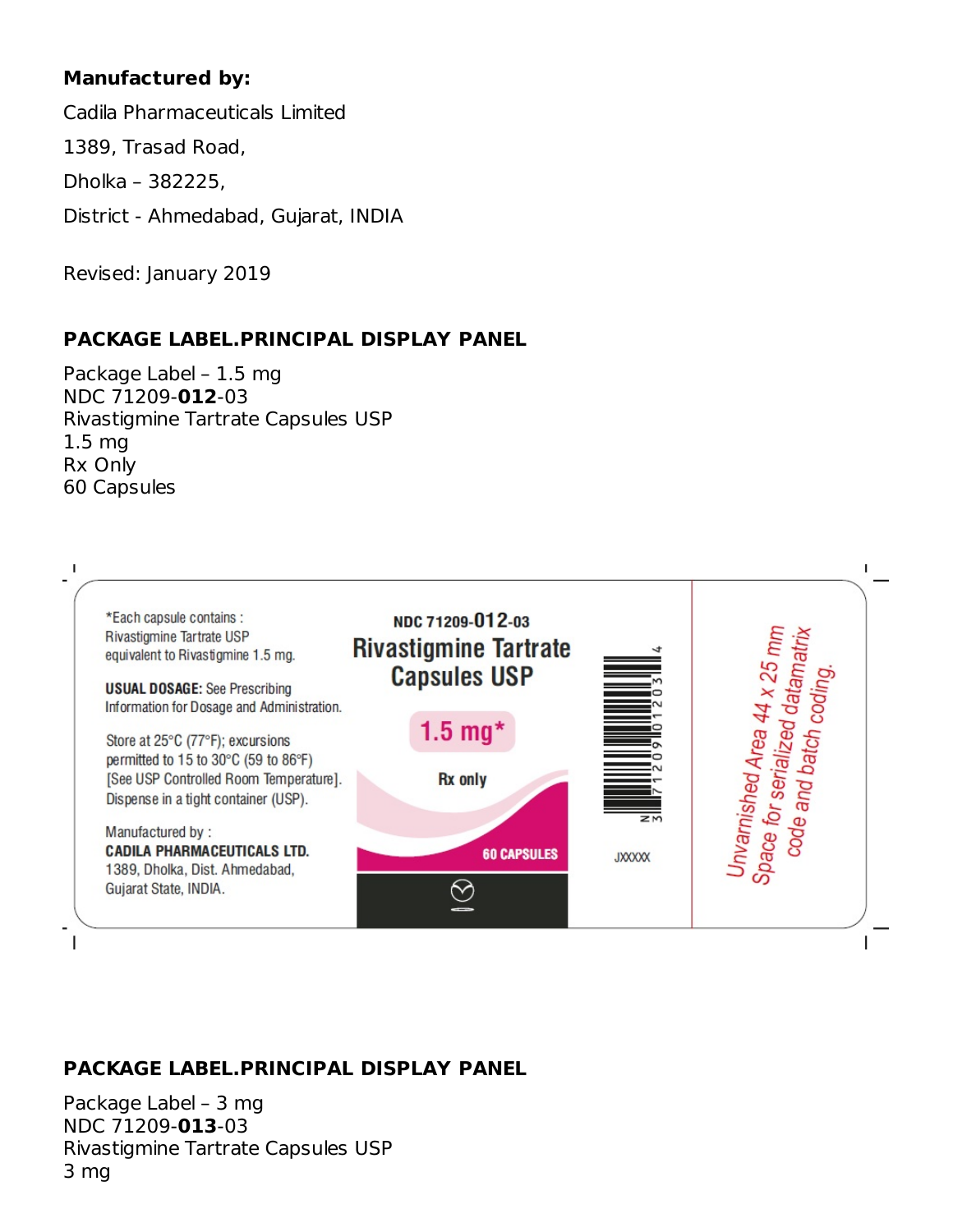### Rx Only 60 Capsules



## **PACKAGE LABEL.PRINCIPAL DISPLAY PANEL**

Package Label – 4.5 mg NDC 71209-**014**-03 Rivastigmine Tartrate Capsules USP 4.5 mg Rx Only 60 Capsules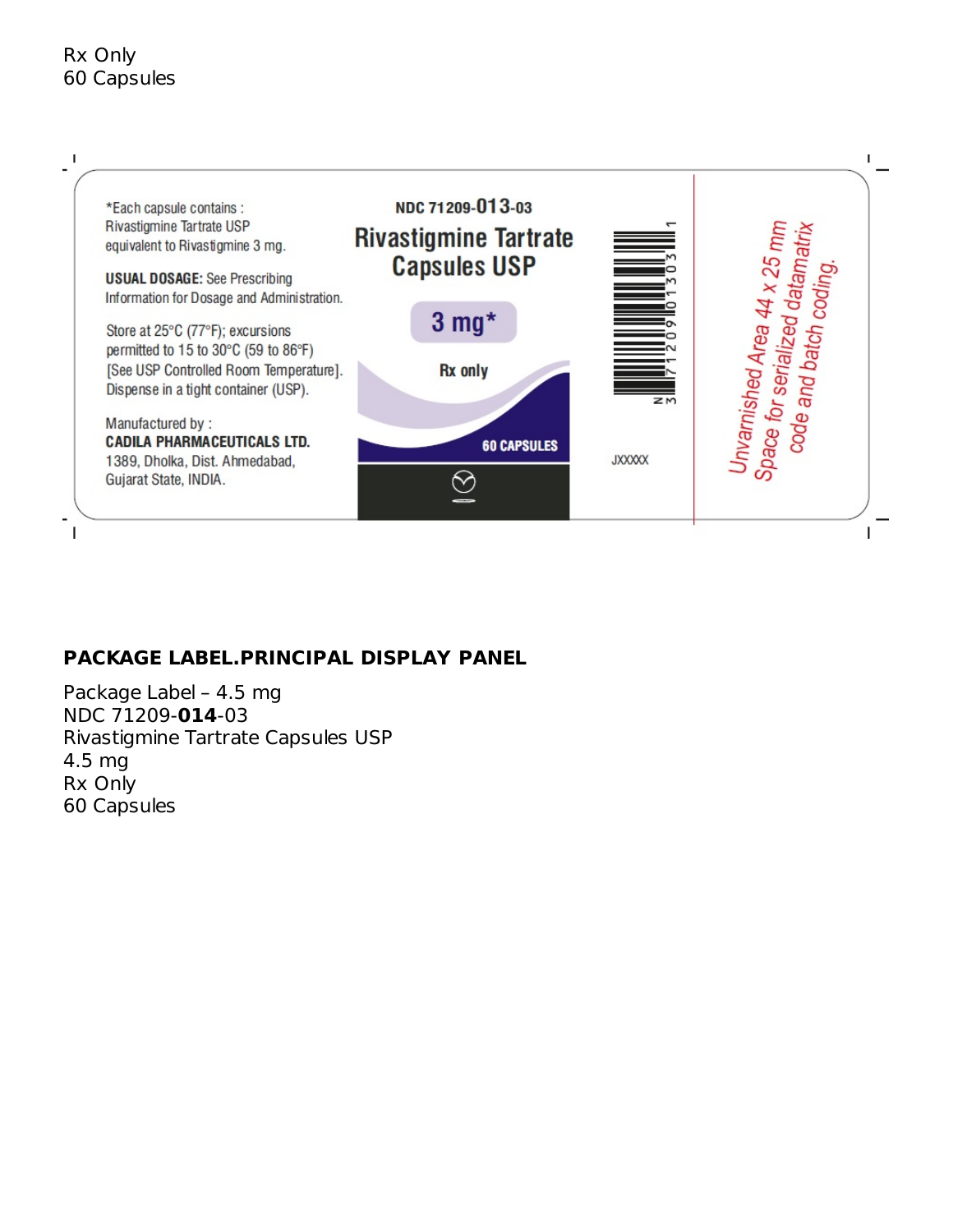

### **PACKAGE LABEL.PRINCIPAL DISPLAY PANEL**

Package Label – 6 mg NDC 71209-**015**-03 Rivastigmine Tartrate Capsules USP 6 mg Rx Only 60 Capsules

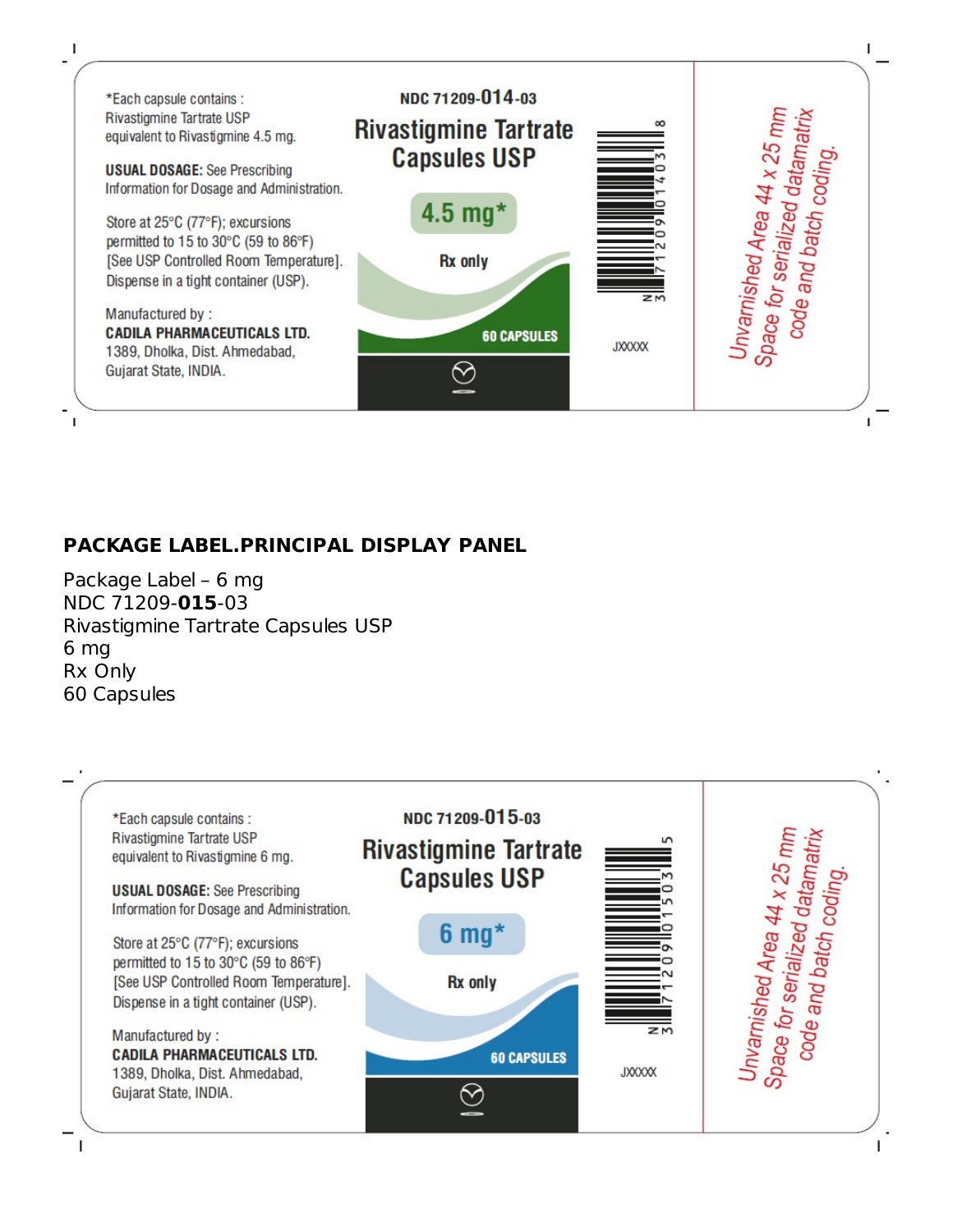|                         | <b>RIVASTIGMINE TARTRATE</b>              |                |                                                                            |                                       |                                   |      |                                     |  |
|-------------------------|-------------------------------------------|----------------|----------------------------------------------------------------------------|---------------------------------------|-----------------------------------|------|-------------------------------------|--|
|                         | rivastigmine tartrate capsule             |                |                                                                            |                                       |                                   |      |                                     |  |
|                         |                                           |                |                                                                            |                                       |                                   |      |                                     |  |
|                         | <b>Product Information</b>                |                |                                                                            |                                       |                                   |      |                                     |  |
|                         | <b>Product Type</b>                       |                | HUMAN PRESCRIPTION DRUG                                                    |                                       | <b>Item Code (Source)</b>         |      | NDC:71209-012                       |  |
|                         | <b>Route of Administration</b>            |                | ORAL                                                                       |                                       |                                   |      |                                     |  |
|                         |                                           |                |                                                                            |                                       |                                   |      |                                     |  |
|                         |                                           |                |                                                                            |                                       |                                   |      |                                     |  |
|                         | <b>Active Ingredient/Active Moiety</b>    |                |                                                                            |                                       |                                   |      |                                     |  |
|                         |                                           |                | <b>Ingredient Name</b>                                                     |                                       | <b>Basis of Strength Strength</b> |      |                                     |  |
|                         |                                           |                | RIVASTIGMINE TARTRATE (UNII: 9IY2357JPE) (RIVASTIGMINE - UNII: PKI06M3IW0) |                                       | <b>RIVASTIGMINE</b>               |      | 1.5 <sub>mg</sub>                   |  |
|                         |                                           |                |                                                                            |                                       |                                   |      |                                     |  |
|                         |                                           |                |                                                                            |                                       |                                   |      |                                     |  |
|                         | <b>Inactive Ingredients</b>               |                |                                                                            |                                       |                                   |      |                                     |  |
|                         | HYPROMELLOSES (UNII: 3NXW29V3WO)          |                | <b>Ingredient Name</b>                                                     |                                       |                                   |      | <b>Strength</b>                     |  |
|                         |                                           |                | CELLULOSE, MICROCRYSTALLINE (UNII: OP1R32D61U)                             |                                       |                                   |      |                                     |  |
|                         | <b>SILICON DIOXIDE (UNII: ETJ7Z6XBU4)</b> |                |                                                                            |                                       |                                   |      |                                     |  |
|                         | MAGNESIUM STEARATE (UNII: 70097M6I30)     |                |                                                                            |                                       |                                   |      |                                     |  |
|                         | <b>GELATIN (UNII: 2G86QN327L)</b>         |                |                                                                            |                                       |                                   |      |                                     |  |
|                         | TITANIUM DIOXIDE (UNII: 15FIX9V2JP)       |                |                                                                            |                                       |                                   |      |                                     |  |
|                         | FERRIC OXIDE YELLOW (UNII: EX43802MRT)    |                |                                                                            |                                       |                                   |      |                                     |  |
|                         |                                           |                |                                                                            |                                       |                                   |      |                                     |  |
|                         | <b>Product Characteristics</b>            |                |                                                                            |                                       |                                   |      |                                     |  |
|                         | Color                                     |                | YELLOW (YELLOW OPAQUE)                                                     | <b>Score</b>                          |                                   |      | no score                            |  |
|                         | <b>Shape</b>                              | <b>CAPSULE</b> |                                                                            | <b>Size</b>                           |                                   | 18mm |                                     |  |
|                         | <b>Flavor</b>                             |                |                                                                            | <b>Imprint Code</b>                   |                                   | C91  |                                     |  |
|                         | <b>Contains</b>                           |                |                                                                            |                                       |                                   |      |                                     |  |
|                         |                                           |                |                                                                            |                                       |                                   |      |                                     |  |
|                         | <b>Packaging</b>                          |                |                                                                            |                                       |                                   |      |                                     |  |
| #                       | <b>Item Code</b>                          |                | <b>Package Description</b>                                                 | <b>Marketing Start</b><br><b>Date</b> |                                   |      | <b>Marketing End</b><br><b>Date</b> |  |
| 1                       | NDC:71209-012-<br>03                      | Product        | 60 in 1 BOTTLE; Type 0: Not a Combination                                  | 02/11/2014                            |                                   |      |                                     |  |
| $\overline{\mathbf{2}}$ | NDC:71209-012-                            | Product        | 500 in 1 BOTTLE; Type 0: Not a Combination                                 | 02/11/2014                            |                                   |      |                                     |  |
|                         | 10                                        |                |                                                                            |                                       |                                   |      |                                     |  |
|                         |                                           |                |                                                                            |                                       |                                   |      |                                     |  |
|                         | <b>Marketing Information</b>              |                |                                                                            |                                       |                                   |      |                                     |  |
|                         | <b>Marketing</b><br>Category              |                | <b>Application Number or Monograph</b><br><b>Citation</b>                  |                                       | <b>Marketing Start</b><br>Date    |      | <b>Marketing End</b><br>Date        |  |
|                         | <b>ANDA</b>                               | ANDA203844     |                                                                            | 02/11/2014                            |                                   |      |                                     |  |
|                         |                                           |                |                                                                            |                                       |                                   |      |                                     |  |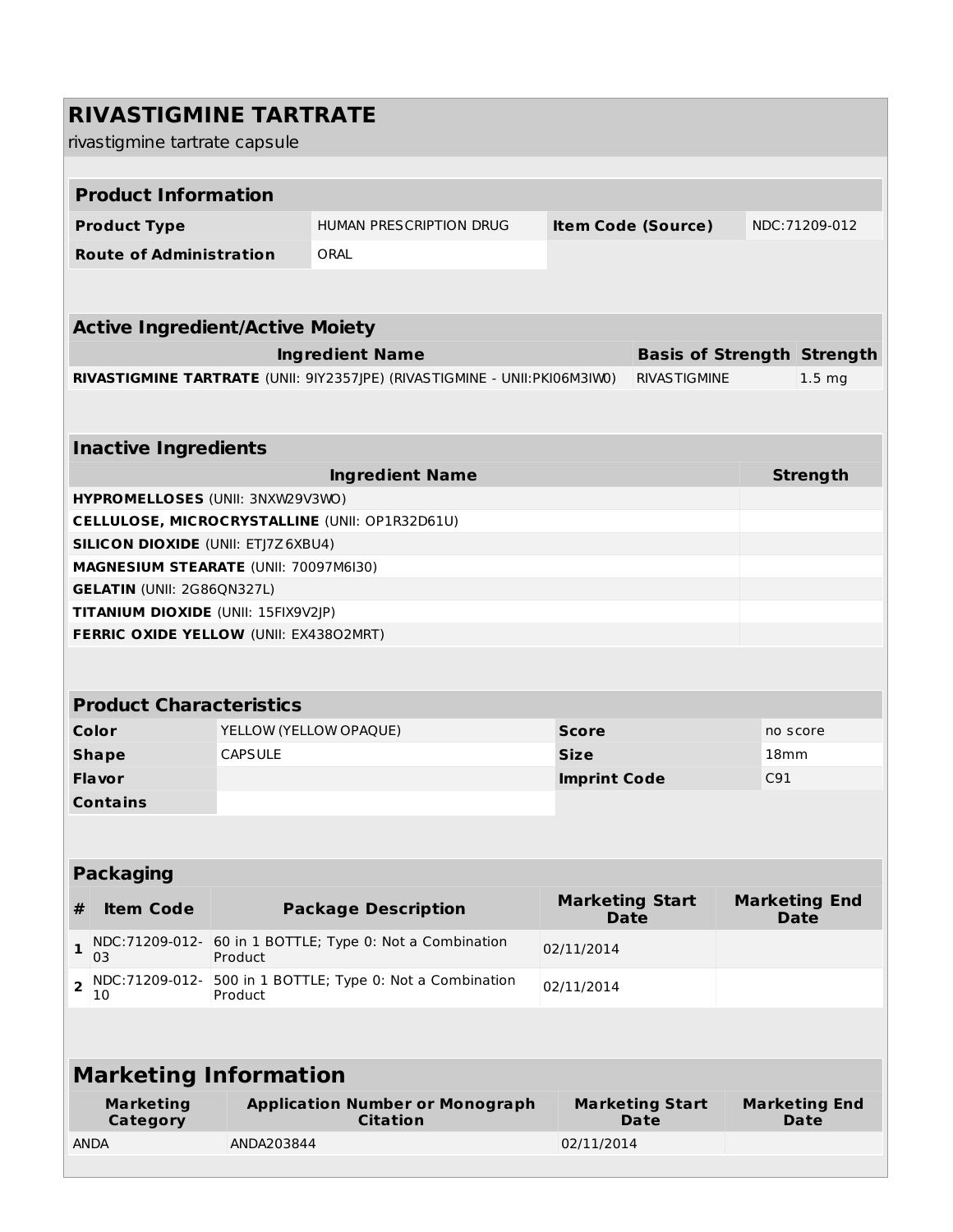|                         | <b>RIVASTIGMINE TARTRATE</b>               |                |                                                                            |                                       |                                   |                  |                                     |  |  |  |
|-------------------------|--------------------------------------------|----------------|----------------------------------------------------------------------------|---------------------------------------|-----------------------------------|------------------|-------------------------------------|--|--|--|
|                         | rivastigmine tartrate capsule              |                |                                                                            |                                       |                                   |                  |                                     |  |  |  |
|                         |                                            |                |                                                                            |                                       |                                   |                  |                                     |  |  |  |
|                         | <b>Product Information</b>                 |                |                                                                            |                                       |                                   |                  |                                     |  |  |  |
|                         | <b>Product Type</b>                        |                | HUMAN PRESCRIPTION DRUG                                                    |                                       | <b>Item Code (Source)</b>         |                  | NDC:71209-013                       |  |  |  |
|                         | <b>Route of Administration</b>             |                | ORAL                                                                       |                                       |                                   |                  |                                     |  |  |  |
|                         |                                            |                |                                                                            |                                       |                                   |                  |                                     |  |  |  |
|                         |                                            |                |                                                                            |                                       |                                   |                  |                                     |  |  |  |
|                         | <b>Active Ingredient/Active Moiety</b>     |                |                                                                            |                                       |                                   |                  |                                     |  |  |  |
|                         |                                            |                | <b>Ingredient Name</b>                                                     |                                       | <b>Basis of Strength Strength</b> |                  |                                     |  |  |  |
|                         |                                            |                | RIVASTIGMINE TARTRATE (UNII: 9IY2357JPE) (RIVASTIGMINE - UNII: PKI06M3IW0) |                                       | <b>RIVASTIGMINE</b>               |                  | 3 mg                                |  |  |  |
|                         |                                            |                |                                                                            |                                       |                                   |                  |                                     |  |  |  |
|                         | <b>Inactive Ingredients</b>                |                |                                                                            |                                       |                                   |                  |                                     |  |  |  |
|                         |                                            |                |                                                                            |                                       |                                   |                  |                                     |  |  |  |
|                         | HYPROMELLOSES (UNII: 3NXW29V3WO)           |                | <b>Ingredient Name</b>                                                     |                                       |                                   |                  | <b>Strength</b>                     |  |  |  |
|                         |                                            |                | CELLULOSE, MICROCRYSTALLINE (UNII: OP1R32D61U)                             |                                       |                                   |                  |                                     |  |  |  |
|                         | <b>SILICON DIOXIDE (UNII: ETJ7Z6XBU4)</b>  |                |                                                                            |                                       |                                   |                  |                                     |  |  |  |
|                         | MAGNESIUM STEARATE (UNII: 70097M6I30)      |                |                                                                            |                                       |                                   |                  |                                     |  |  |  |
|                         | <b>GELATIN (UNII: 2G86QN327L)</b>          |                |                                                                            |                                       |                                   |                  |                                     |  |  |  |
|                         | TITANIUM DIOXIDE (UNII: 15FIX9V2JP)        |                |                                                                            |                                       |                                   |                  |                                     |  |  |  |
|                         | FERRIC OXIDE YELLOW (UNII: EX43802MRT)     |                |                                                                            |                                       |                                   |                  |                                     |  |  |  |
|                         | <b>FERRIC OXIDE RED (UNII: 1K09F3G675)</b> |                |                                                                            |                                       |                                   |                  |                                     |  |  |  |
|                         |                                            |                |                                                                            |                                       |                                   |                  |                                     |  |  |  |
|                         |                                            |                |                                                                            |                                       |                                   |                  |                                     |  |  |  |
|                         | <b>Product Characteristics</b>             |                |                                                                            |                                       |                                   |                  |                                     |  |  |  |
|                         | Color                                      |                | ORANGE (ORANGE OPAQUE)                                                     | <b>Score</b>                          |                                   |                  | no score                            |  |  |  |
|                         | <b>Shape</b>                               | <b>CAPSULE</b> |                                                                            | Size                                  |                                   | 18 <sub>mm</sub> |                                     |  |  |  |
|                         | <b>Flavor</b>                              |                |                                                                            | <b>Imprint Code</b>                   |                                   | C92              |                                     |  |  |  |
|                         | <b>Contains</b>                            |                |                                                                            |                                       |                                   |                  |                                     |  |  |  |
|                         |                                            |                |                                                                            |                                       |                                   |                  |                                     |  |  |  |
|                         |                                            |                |                                                                            |                                       |                                   |                  |                                     |  |  |  |
|                         | <b>Packaging</b>                           |                |                                                                            |                                       |                                   |                  |                                     |  |  |  |
| #                       | <b>Item Code</b>                           |                | <b>Package Description</b>                                                 | <b>Marketing Start</b><br><b>Date</b> |                                   |                  | <b>Marketing End</b><br><b>Date</b> |  |  |  |
| $\mathbf{1}$            | 03                                         | Product        | NDC:71209-013- 60 in 1 BOTTLE; Type 0: Not a Combination                   | 02/11/2014                            |                                   |                  |                                     |  |  |  |
| $\overline{\mathbf{c}}$ | NDC:71209-013-<br>10                       | Product        | 500 in 1 BOTTLE; Type 0: Not a Combination                                 | 02/11/2014                            |                                   |                  |                                     |  |  |  |
|                         |                                            |                |                                                                            |                                       |                                   |                  |                                     |  |  |  |
|                         | <b>Marketing Information</b>               |                |                                                                            |                                       |                                   |                  |                                     |  |  |  |
|                         | <b>Marketing</b><br><b>Category</b>        |                | <b>Application Number or Monograph</b><br><b>Citation</b>                  |                                       | <b>Marketing Start</b><br>Date    |                  | <b>Marketing End</b><br>Date        |  |  |  |
|                         | <b>ANDA</b>                                | ANDA203844     |                                                                            | 02/11/2014                            |                                   |                  |                                     |  |  |  |
|                         |                                            |                |                                                                            |                                       |                                   |                  |                                     |  |  |  |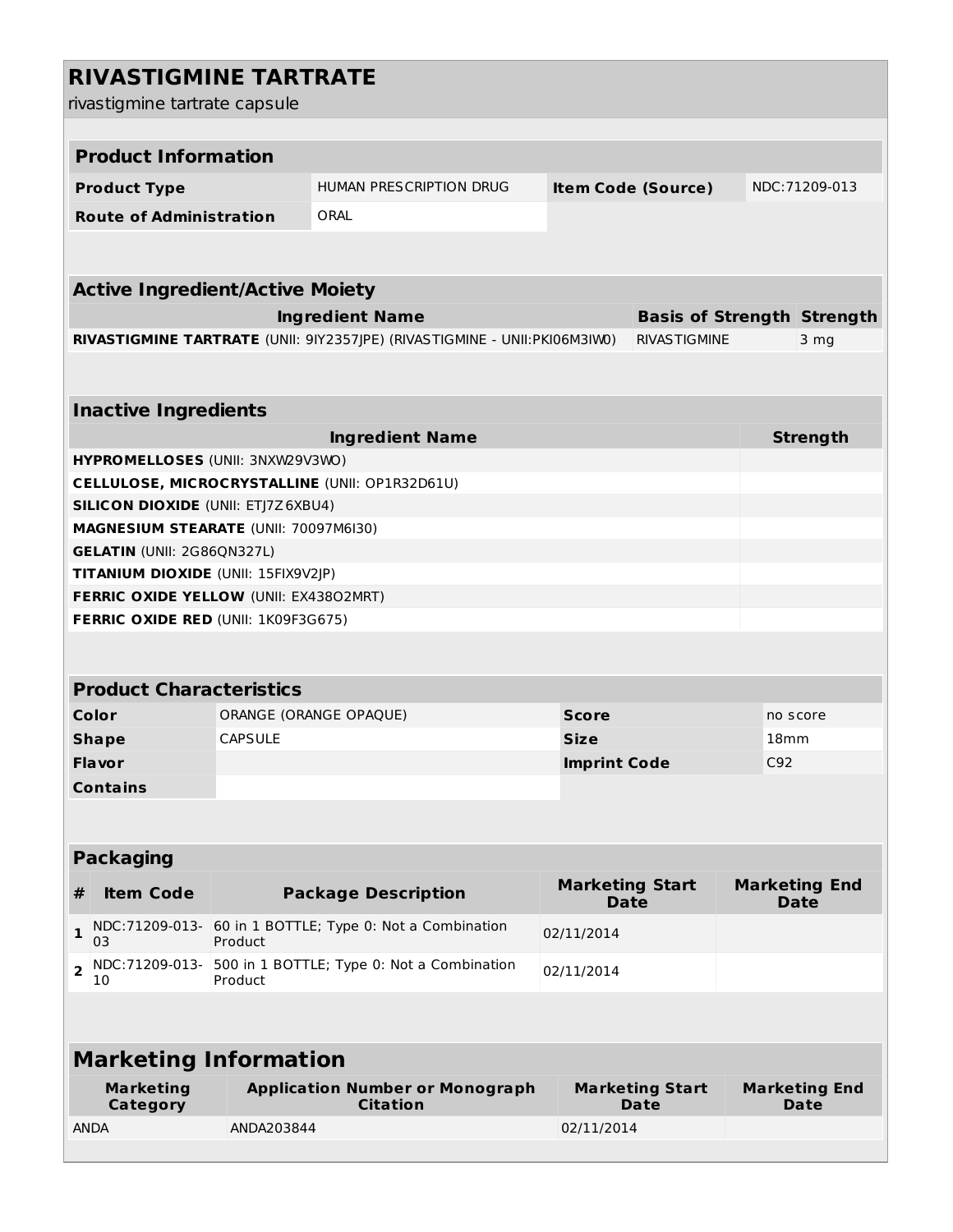| <b>RIVASTIGMINE TARTRATE</b>                                |                                                                     |                                                                            |                     |                                       |                                       |     |                                     |  |
|-------------------------------------------------------------|---------------------------------------------------------------------|----------------------------------------------------------------------------|---------------------|---------------------------------------|---------------------------------------|-----|-------------------------------------|--|
| rivastigmine tartrate capsule                               |                                                                     |                                                                            |                     |                                       |                                       |     |                                     |  |
|                                                             |                                                                     |                                                                            |                     |                                       |                                       |     |                                     |  |
| <b>Product Information</b>                                  |                                                                     |                                                                            |                     |                                       |                                       |     |                                     |  |
| <b>Product Type</b>                                         | HUMAN PRESCRIPTION DRUG<br><b>Item Code (Source)</b>                |                                                                            |                     |                                       | NDC: 71209-014                        |     |                                     |  |
| <b>Route of Administration</b>                              | ORAL                                                                |                                                                            |                     |                                       |                                       |     |                                     |  |
|                                                             |                                                                     |                                                                            |                     |                                       |                                       |     |                                     |  |
|                                                             |                                                                     |                                                                            |                     |                                       |                                       |     |                                     |  |
| <b>Active Ingredient/Active Moiety</b>                      |                                                                     |                                                                            |                     |                                       |                                       |     |                                     |  |
| <b>Ingredient Name</b><br><b>Basis of Strength Strength</b> |                                                                     |                                                                            |                     |                                       |                                       |     |                                     |  |
|                                                             |                                                                     | RIVASTIGMINE TARTRATE (UNII: 9IY2357JPE) (RIVASTIGMINE - UNII: PKI06M3IW0) |                     |                                       | <b>RIVASTIGMINE</b>                   |     | 4.5 mg                              |  |
|                                                             |                                                                     |                                                                            |                     |                                       |                                       |     |                                     |  |
| <b>Inactive Ingredients</b>                                 |                                                                     |                                                                            |                     |                                       |                                       |     |                                     |  |
|                                                             |                                                                     | <b>Ingredient Name</b>                                                     |                     |                                       |                                       |     | <b>Strength</b>                     |  |
|                                                             | HYPROMELLOSES (UNII: 3NXW29V3WO)                                    |                                                                            |                     |                                       |                                       |     |                                     |  |
|                                                             | CELLULOSE, MICROCRYSTALLINE (UNII: OP1R32D61U)                      |                                                                            |                     |                                       |                                       |     |                                     |  |
| <b>SILICON DIOXIDE (UNII: ETJ7Z6XBU4)</b>                   |                                                                     |                                                                            |                     |                                       |                                       |     |                                     |  |
| <b>GELATIN (UNII: 2G86QN327L)</b>                           | MAGNESIUM STEARATE (UNII: 70097M6I30)                               |                                                                            |                     |                                       |                                       |     |                                     |  |
| TITANIUM DIOXIDE (UNII: 15FIX9V2JP)                         |                                                                     |                                                                            |                     |                                       |                                       |     |                                     |  |
| FERRIC OXIDE YELLOW (UNII: EX43802MRT)                      |                                                                     |                                                                            |                     |                                       |                                       |     |                                     |  |
| <b>FERRIC OXIDE RED (UNII: 1K09F3G675)</b>                  |                                                                     |                                                                            |                     |                                       |                                       |     |                                     |  |
|                                                             |                                                                     |                                                                            |                     |                                       |                                       |     |                                     |  |
| <b>Product Characteristics</b>                              |                                                                     |                                                                            |                     |                                       |                                       |     |                                     |  |
| Color                                                       | RED (RED OPAQUE)<br><b>Score</b><br>no score                        |                                                                            |                     |                                       |                                       |     |                                     |  |
| <b>Shape</b>                                                | <b>CAPSULE</b><br>Size                                              |                                                                            | 18 <sub>mm</sub>    |                                       |                                       |     |                                     |  |
| <b>Flavor</b>                                               |                                                                     |                                                                            | <b>Imprint Code</b> |                                       |                                       | C93 |                                     |  |
| <b>Contains</b>                                             |                                                                     |                                                                            |                     |                                       |                                       |     |                                     |  |
|                                                             |                                                                     |                                                                            |                     |                                       |                                       |     |                                     |  |
|                                                             |                                                                     |                                                                            |                     |                                       |                                       |     |                                     |  |
| <b>Packaging</b>                                            |                                                                     |                                                                            |                     |                                       |                                       |     |                                     |  |
| <b>Item Code</b><br>#                                       |                                                                     | <b>Package Description</b>                                                 |                     | <b>Marketing Start</b><br><b>Date</b> |                                       |     | <b>Marketing End</b><br><b>Date</b> |  |
| 1<br>03                                                     | NDC:71209-014- 60 in 1 BOTTLE; Type 0: Not a Combination<br>Product |                                                                            |                     | 02/11/2014                            |                                       |     |                                     |  |
| NDC:71209-014-<br>$\overline{\mathbf{2}}$<br>10             | 500 in 1 BOTTLE; Type 0: Not a Combination<br>Product               |                                                                            |                     | 02/11/2014                            |                                       |     |                                     |  |
|                                                             |                                                                     |                                                                            |                     |                                       |                                       |     |                                     |  |
|                                                             |                                                                     |                                                                            |                     |                                       |                                       |     |                                     |  |
| <b>Marketing Information</b>                                |                                                                     |                                                                            |                     |                                       |                                       |     |                                     |  |
| <b>Marketing</b><br>Category                                | <b>Application Number or Monograph</b><br><b>Citation</b>           |                                                                            |                     |                                       | <b>Marketing Start</b><br><b>Date</b> |     | <b>Marketing End</b><br>Date        |  |
| <b>ANDA</b>                                                 | ANDA203844                                                          |                                                                            |                     | 02/11/2014                            |                                       |     |                                     |  |
|                                                             |                                                                     |                                                                            |                     |                                       |                                       |     |                                     |  |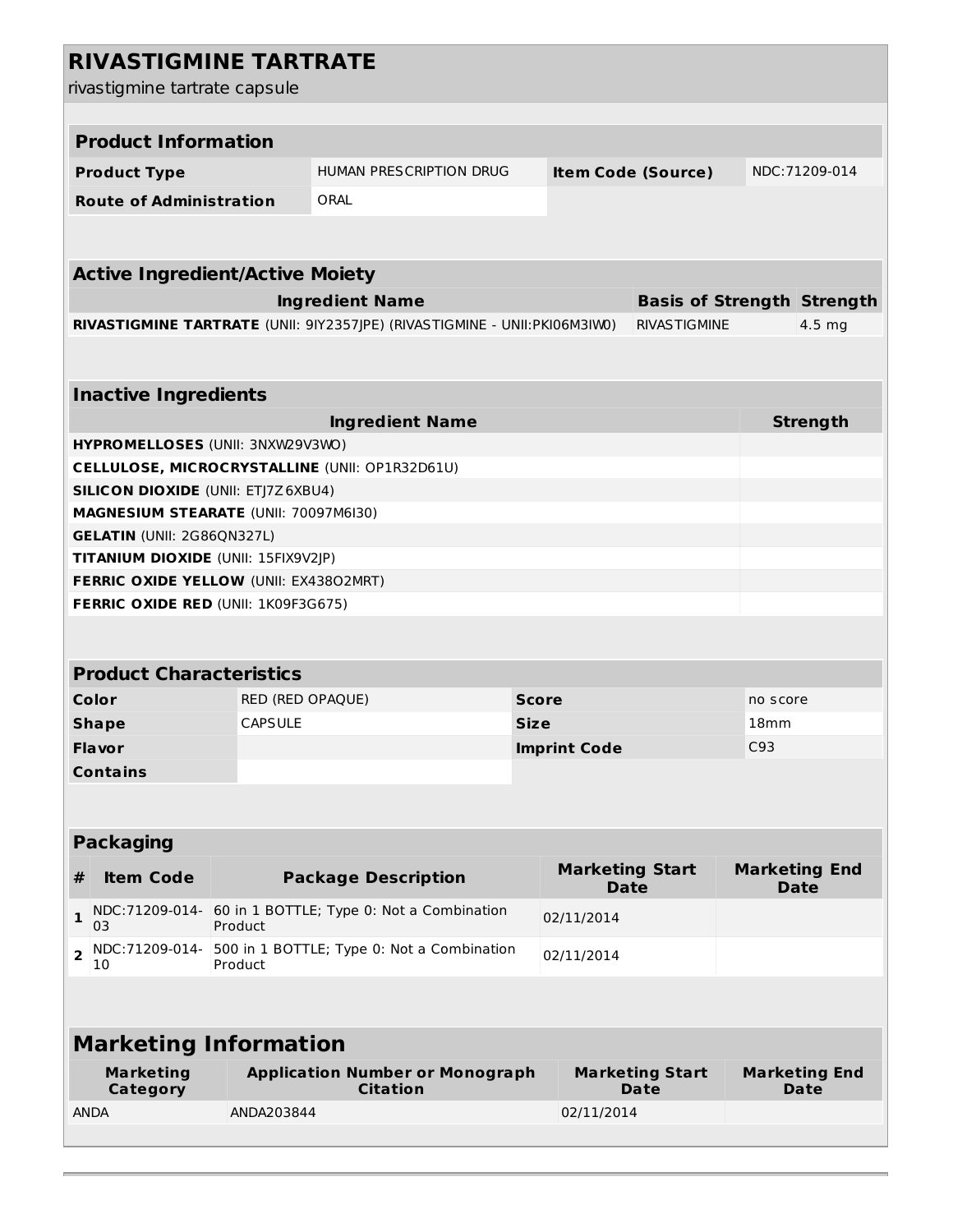| <b>RIVASTIGMINE TARTRATE</b>                                                                                                              |                                                          |                                |                                       |                  |                                     |  |  |  |
|-------------------------------------------------------------------------------------------------------------------------------------------|----------------------------------------------------------|--------------------------------|---------------------------------------|------------------|-------------------------------------|--|--|--|
| rivastigmine tartrate capsule                                                                                                             |                                                          |                                |                                       |                  |                                     |  |  |  |
|                                                                                                                                           |                                                          |                                |                                       |                  |                                     |  |  |  |
| <b>Product Information</b>                                                                                                                |                                                          |                                |                                       |                  |                                     |  |  |  |
| <b>Product Type</b>                                                                                                                       | HUMAN PRESCRIPTION DRUG<br><b>Item Code (Source)</b>     |                                |                                       |                  | NDC:71209-015                       |  |  |  |
| <b>Route of Administration</b>                                                                                                            | ORAL                                                     |                                |                                       |                  |                                     |  |  |  |
|                                                                                                                                           |                                                          |                                |                                       |                  |                                     |  |  |  |
|                                                                                                                                           |                                                          |                                |                                       |                  |                                     |  |  |  |
|                                                                                                                                           | <b>Active Ingredient/Active Moiety</b>                   |                                |                                       |                  |                                     |  |  |  |
| <b>Ingredient Name</b><br><b>Basis of Strength Strength</b><br>RIVASTIGMINE TARTRATE (UNII: 9IY2357JPE) (RIVASTIGMINE - UNII: PKI06M3IW0) |                                                          |                                |                                       |                  |                                     |  |  |  |
|                                                                                                                                           |                                                          |                                | <b>RIVASTIGMINE</b>                   |                  | 6 mg                                |  |  |  |
|                                                                                                                                           |                                                          |                                |                                       |                  |                                     |  |  |  |
| <b>Inactive Ingredients</b>                                                                                                               |                                                          |                                |                                       |                  |                                     |  |  |  |
|                                                                                                                                           | <b>Ingredient Name</b>                                   |                                |                                       |                  | <b>Strength</b>                     |  |  |  |
| HYPROMELLOSES (UNII: 3NXW29V3WO)                                                                                                          |                                                          |                                |                                       |                  |                                     |  |  |  |
| <b>CELLULOSE, MICROCRYSTALLINE (UNII: OP1R32D61U)</b>                                                                                     |                                                          |                                |                                       |                  |                                     |  |  |  |
| <b>SILICON DIOXIDE (UNII: ETJ7Z6XBU4)</b>                                                                                                 |                                                          |                                |                                       |                  |                                     |  |  |  |
| MAGNESIUM STEARATE (UNII: 70097M6I30)<br><b>GELATIN (UNII: 2G86QN327L)</b>                                                                |                                                          |                                |                                       |                  |                                     |  |  |  |
| TITANIUM DIOXIDE (UNII: 15FIX9V2JP)                                                                                                       |                                                          |                                |                                       |                  |                                     |  |  |  |
| FERRIC OXIDE YELLOW (UNII: EX43802MRT)                                                                                                    |                                                          |                                |                                       |                  |                                     |  |  |  |
| <b>FERRIC OXIDE RED (UNII: 1K09F3G675)</b>                                                                                                |                                                          |                                |                                       |                  |                                     |  |  |  |
|                                                                                                                                           |                                                          |                                |                                       |                  |                                     |  |  |  |
| <b>Product Characteristics</b>                                                                                                            |                                                          |                                |                                       |                  |                                     |  |  |  |
| Color<br>RED (RED OPAQUE AND ORANGE OPAQUE)<br><b>Score</b>                                                                               |                                                          |                                |                                       | no score         |                                     |  |  |  |
| <b>CAPSULE</b><br><b>Shape</b>                                                                                                            | <b>Size</b>                                              |                                |                                       | 18 <sub>mm</sub> |                                     |  |  |  |
| <b>Flavor</b>                                                                                                                             |                                                          |                                | <b>Imprint Code</b>                   | C94              |                                     |  |  |  |
| <b>Contains</b>                                                                                                                           |                                                          |                                |                                       |                  |                                     |  |  |  |
|                                                                                                                                           |                                                          |                                |                                       |                  |                                     |  |  |  |
|                                                                                                                                           |                                                          |                                |                                       |                  |                                     |  |  |  |
| <b>Packaging</b>                                                                                                                          |                                                          |                                |                                       |                  |                                     |  |  |  |
| <b>Item Code</b><br>#                                                                                                                     | <b>Package Description</b>                               |                                | <b>Marketing Start</b><br><b>Date</b> |                  | <b>Marketing End</b><br><b>Date</b> |  |  |  |
| NDC:71209-015-<br>$\mathbf{1}$<br>03<br>Product                                                                                           | 60 in 1 BOTTLE; Type 0: Not a Combination                | 02/11/2014                     |                                       |                  |                                     |  |  |  |
| NDC:71209-015-<br>$\overline{2}$<br>Product<br>10                                                                                         | 500 in 1 BOTTLE; Type 0: Not a Combination<br>02/11/2014 |                                |                                       |                  |                                     |  |  |  |
|                                                                                                                                           |                                                          |                                |                                       |                  |                                     |  |  |  |
| <b>Marketing Information</b>                                                                                                              |                                                          |                                |                                       |                  |                                     |  |  |  |
| <b>Marketing</b><br><b>Application Number or Monograph</b><br><b>Citation</b><br>Category                                                 |                                                          | <b>Marketing Start</b><br>Date |                                       |                  | <b>Marketing End</b><br>Date        |  |  |  |
| <b>ANDA</b><br>ANDA203844                                                                                                                 |                                                          | 02/11/2014                     |                                       |                  |                                     |  |  |  |
|                                                                                                                                           |                                                          |                                |                                       |                  |                                     |  |  |  |